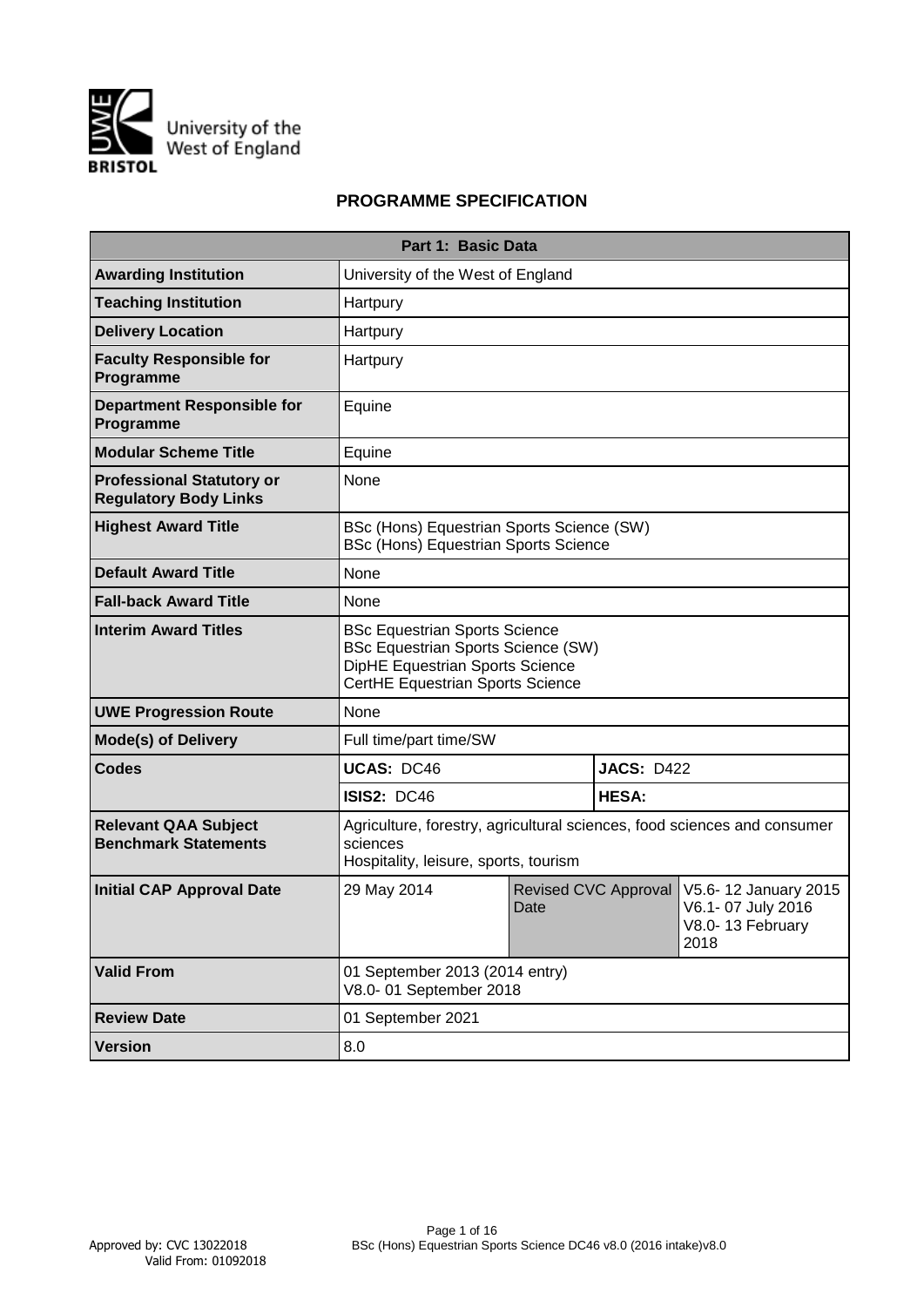# **Part 2: Educational Aims of the Programme**

The Equestrian Sports Science programme is a three year full time programme, with the option of doing a four year degree with a Sandwich Year between the second and third year. The degree offers students a unique opportunity to investigate both the human and equine athlete, and enhance their career prospects, fully supported by reputable staff and facilities. This programme will deliver focused and specialist study concentrating on both the horses and the riders performance.

# **General aims:**

The programme will enable students to:

- 1 Develop a knowledge and understanding of equestrian and interdisciplinary sport and exercise concepts theories and approaches.
- 2 Develop an understanding of the scientific principles that govern biological, physical, sociological stressors in an equestrian sports context.
- 3 Provide an applied science programme of study in the field of equine science and sports science underpinned by staff research, consultancy and scholarship.
- 4 Provide an opportunity for undergraduate students to develop and realise their potential.
- 5 Enable students to develop their capacity for critical analytical thought.
- 6 Enable students to develop transferable skills.
- 7 Prepare students for employment and/or further research.<br>8 Provide a highly scientific programme that conforms to Uni
- Provide a highly scientific programme that conforms to University requirements on quality assurance, management and enhancement.

# **Specific aims:**

The specific aims of the programme are to:

- 1 Enable students to develop in depth subject specific knowledge to understand the multidisciplinary area of sports science and apply these principles to equestrian sports.
- 2 Enable students to become involved in new and developing areas of research relating to sports performance and the equestrian athlete.
- 3 Familiarise students with the physical resources and techniques necessary for appraisal and interaction of equine and human athletic performance.
- 4 Demonstrate investigative skills necessary to undertake independent investigations in the area of equestrian sports sciences.

# **Programme requirements for the purpose of Higher Education Achievement Record (HEAR)**

Graduates from the BSc (Hons) Equestrian Sports Science programme will have gained a thorough knowledge of multidisciplinary areas of sports science and will be able to apply this specifically in an equestrian context. From this programme, students will be able to not only apply their knowledge to the horse and rider, but also to wider sporting disciplines and will be able to progress to careers in both equestrian sports and general sporting sectors.

Students will have been required to pass core modules that contain information on human and equine anatomy and exercise physiology, nutrition, and research methods. Students will have also completed an independent scientific investigation. In addition to these core subject areas, equestrian sports science students will have undertaken modules that specifically investigate equestrian sport and the development of research on both the horse-rider and equine athletes which is unique to this programme. Optional modules include a variety of multidisciplinary subject areas such as equitation science, fitness and conditioning, human and equine therapy, and sports psychology.

Students can benefit from gaining valuable work experience during the sandwich year work placement which is optional on this programme.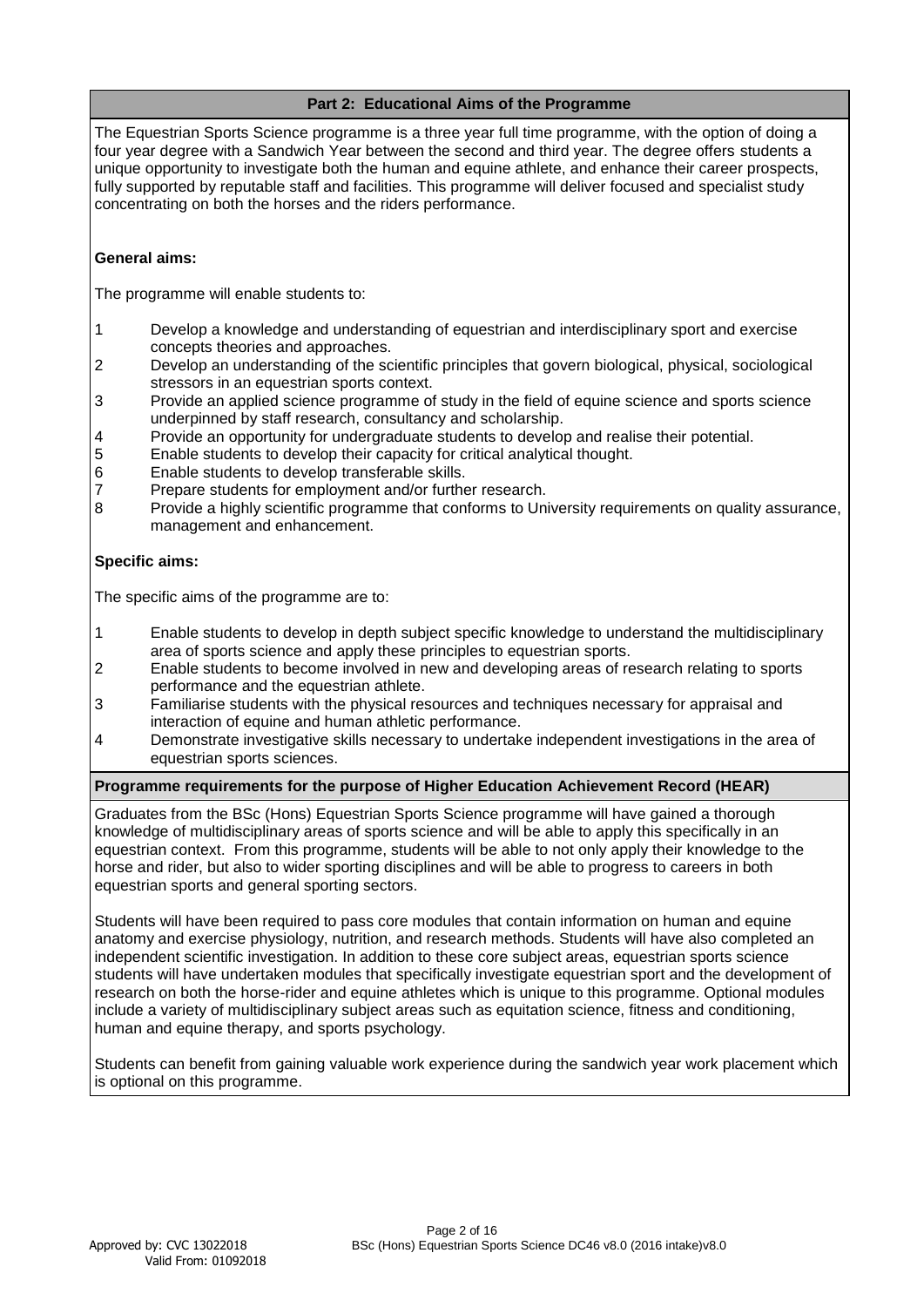| Part 3: Learning Outcomes of the Programme                                                                                                                                                                                                                                                                                                                                                                 |                              |                                                  |                                      |            |                                               |                         |                               |                             |                                        |                     |                              |                                                         |                     |                        |                                                         |                                                                                                            |                  |                                        |                                      |                                               |                                     |                            |                                       |                                         |                                  |                                       |                      |                                 |                                                                                         |                                    |                                      |                                                   |                                                                             |
|------------------------------------------------------------------------------------------------------------------------------------------------------------------------------------------------------------------------------------------------------------------------------------------------------------------------------------------------------------------------------------------------------------|------------------------------|--------------------------------------------------|--------------------------------------|------------|-----------------------------------------------|-------------------------|-------------------------------|-----------------------------|----------------------------------------|---------------------|------------------------------|---------------------------------------------------------|---------------------|------------------------|---------------------------------------------------------|------------------------------------------------------------------------------------------------------------|------------------|----------------------------------------|--------------------------------------|-----------------------------------------------|-------------------------------------|----------------------------|---------------------------------------|-----------------------------------------|----------------------------------|---------------------------------------|----------------------|---------------------------------|-----------------------------------------------------------------------------------------|------------------------------------|--------------------------------------|---------------------------------------------------|-----------------------------------------------------------------------------|
| The award route provides opportunities for students to develop and demonstrate knowledge and understanding, qualities,<br>skills and other attributes in the following areas:                                                                                                                                                                                                                              |                              |                                                  |                                      |            |                                               |                         |                               |                             |                                        |                     |                              |                                                         |                     |                        |                                                         |                                                                                                            |                  |                                        |                                      |                                               |                                     |                            |                                       |                                         |                                  |                                       |                      |                                 |                                                                                         |                                    |                                      |                                                   |                                                                             |
| <b>Learning Outcomes:</b><br>A) Knowledge and understanding of:                                                                                                                                                                                                                                                                                                                                            | Functional Anatomy<br>Equine | and Sports<br>Introduction to Functional Anatomy | Equestrian Sports<br>Introduction to | Equitation | Introduction to Sport and Exercise Psychology | <b>Animal Nutrition</b> | Exercise Physiology<br>Equine | Horse and Rider Performance | Undergraduate Research Process         | Advanced Equitation | Fitness Training and Testing | Exercise Physiology                                     | The Injured Athlete | Soft Tissue Techniques | Equine Nutrition                                        | _Equine_Diagnostics_and_Therapx<br>__Equine_Biomechanics____________________________<br>_Sport P.sychology | Sports Nutrition | International Academic Study Portfolio | International Academic Study Project | International Academic Study Extended Proiect | <b>Sandwich Year Work Placement</b> | Undergraduate Dissertation | Advances in Horse and Rider Performan | Contemporary Issues in Equestrian Sport | Equine Nutrition for Performance | Applied Sport and Exercise Physiology | Performance Analysis | Undergraduate Independent Study | Equine Therapy and Rehabilitation<br>Equine Sports Medicine<br>Sports Inlury Assessment |                                    | Injury Prevention and Rehabilitation |                                                   | Sport Psychology in Action.<br>Contemporary Practice in Sports Conditioning |
| A working understanding, and<br>1<br>a critical awareness of<br>problems and/or new insights<br>in the arena of equestrian<br>sports science including issues<br>pertaining to professional<br>practice including core areas:<br>Human and Equine<br>Anatomy and Physiology<br>Human and Equine<br><b>Exercise Physiology</b><br>Horse and Rider<br>Performance<br><b>Research Process</b><br>Dissertation |                              |                                                  |                                      |            |                                               |                         |                               |                             |                                        |                     |                              |                                                         |                     |                        |                                                         |                                                                                                            |                  |                                        |                                      |                                               |                                     |                            |                                       |                                         |                                  |                                       |                      |                                 |                                                                                         |                                    | ∶√                                   |                                                   |                                                                             |
| 2<br>A comprehensive<br>understanding of techniques<br>applicable to research in the<br>area of equestrian sports<br>science leading to potential<br>publication or advanced<br>scholarship                                                                                                                                                                                                                |                              |                                                  | $\sqrt{}$                            |            |                                               |                         |                               |                             | $\sqrt{\frac{1}{2}}\sqrt{\frac{1}{2}}$ |                     |                              |                                                         |                     |                        |                                                         |                                                                                                            |                  | $\sqrt{\frac{1}{2}}\sqrt{\frac{1}{2}}$ |                                      | $\sqrt{ }$                                    |                                     |                            | $\sqrt{}$                             | ┊√┊√┊√┊√                                |                                  |                                       |                      |                                 |                                                                                         | $\frac{1}{2}$ $\sqrt{\frac{1}{2}}$ |                                      | $\vert\,\mathrm{\sqrt}\,\vert$ $\,\mathrm{\sqrt}$ |                                                                             |
| An innovative and individual<br>3<br>approach to the application of<br>knowledge gained during the<br>programme, together with a<br>practical understanding of how<br>established techniques of<br>research and enquiry are used<br>to create and interpret<br>knowledge between equine<br>science and sports science<br>disciplines.                                                                      |                              |                                                  |                                      |            |                                               |                         |                               |                             |                                        |                     |                              |                                                         |                     |                        |                                                         |                                                                                                            |                  |                                        |                                      |                                               |                                     |                            |                                       |                                         |                                  |                                       |                      |                                 |                                                                                         |                                    |                                      | $\sqrt{ }$                                        |                                                                             |
| (B) Intellectual Skills                                                                                                                                                                                                                                                                                                                                                                                    |                              |                                                  |                                      |            |                                               |                         |                               |                             |                                        |                     |                              |                                                         |                     |                        |                                                         |                                                                                                            |                  |                                        |                                      |                                               |                                     |                            |                                       |                                         |                                  |                                       |                      |                                 |                                                                                         |                                    |                                      |                                                   |                                                                             |
| 1<br>Seek, identify, describe and<br>interpret appropriate<br>information relating to human<br>and equine sports science.<br>Critically appraise evidence in<br>2                                                                                                                                                                                                                                          |                              |                                                  |                                      |            |                                               |                         |                               |                             |                                        |                     |                              | $\frac{1}{2}$ $\sqrt{\frac{1}{2}}$ $\sqrt{\frac{1}{2}}$ | $\frac{1}{2}$       |                        | $\frac{1}{2}$ $\sqrt{\frac{1}{2}}$ $\sqrt{\frac{1}{2}}$ |                                                                                                            |                  |                                        |                                      |                                               |                                     |                            |                                       |                                         |                                  |                                       |                      |                                 |                                                                                         |                                    | ∶√                                   |                                                   | $\sqrt{ \sqrt{2}}$                                                          |
| the underpinning of arguments.                                                                                                                                                                                                                                                                                                                                                                             |                              |                                                  |                                      |            |                                               |                         |                               |                             |                                        |                     |                              |                                                         |                     |                        |                                                         |                                                                                                            |                  |                                        |                                      |                                               |                                     |                            |                                       |                                         |                                  |                                       |                      |                                 |                                                                                         |                                    |                                      |                                                   |                                                                             |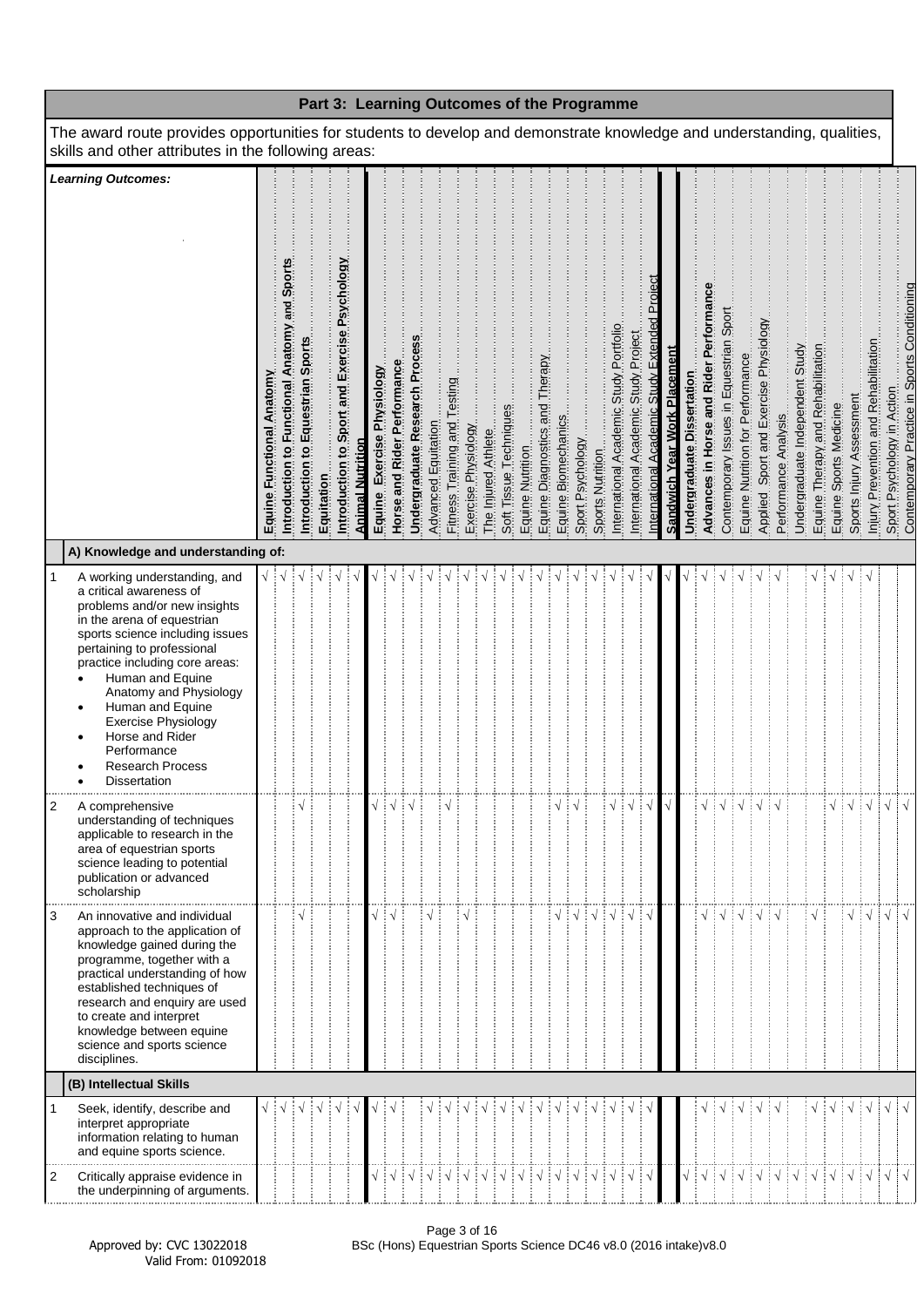|                | <b>Learning Outcomes:</b>                                                                                                                                                           |                                 |                                                           |                                                      |            |                                               |                         |                               |                             |                                |                     |                                 |                     |                     |                        |                  |                                      |                                                         |                  |                                        |                                             |                                            |                                               |                              |                            |                                             |                                            |                                  |                                          |                      |                                    |                                   |                                        |                          |                                                 |                               |                                              |
|----------------|-------------------------------------------------------------------------------------------------------------------------------------------------------------------------------------|---------------------------------|-----------------------------------------------------------|------------------------------------------------------|------------|-----------------------------------------------|-------------------------|-------------------------------|-----------------------------|--------------------------------|---------------------|---------------------------------|---------------------|---------------------|------------------------|------------------|--------------------------------------|---------------------------------------------------------|------------------|----------------------------------------|---------------------------------------------|--------------------------------------------|-----------------------------------------------|------------------------------|----------------------------|---------------------------------------------|--------------------------------------------|----------------------------------|------------------------------------------|----------------------|------------------------------------|-----------------------------------|----------------------------------------|--------------------------|-------------------------------------------------|-------------------------------|----------------------------------------------|
|                |                                                                                                                                                                                     | Anatomy<br>Functional<br>Equine | Ë<br>š<br>and<br>Anatomy<br>Functional<br>Introduction to | Sports<br>Equestrian<br>$\mathbf{S}$<br>Introduction | Equitation | Introduction to Sport and Exercise Psychology | <b>Animal Nutrition</b> | Exercise Physiology<br>Equine | Horse and Rider Performance | Proc<br>Undergraduate Research | Advanced Equitation | Testing<br>Fitness Training and | Exercise Physiology | The Injured Athlete | Soft Tissue Techniques | Equine Nutrition | Therapy<br>pue<br>Equine Diagnostics | Equine Biomechanics                                     | Sport Psychology | Sports Nutrition                       | Portfolio<br>Study<br>nternational Academic | Project<br>Study<br>International Academic | Project<br>Study<br>Academic<br>International | Sandwich Year Work Placement | Undergraduate Dissertation | Performan<br>and Rider<br>Advances in Horse | Sport<br>Contemporary Issues in Equestrian | Equine Nutrition for Performance | Sport and Exercise Physiology<br>Applied | Performance Analysis | Undergraduate Independent Study    | Equine Therapy and Rehabilitation | Sports Medicine<br>Equine <sup>5</sup> | Sports Injury Assessment | Prevention and Rehabilitation<br><u>Miniury</u> | Psychology in Action<br>Sport | Contemporary Practice in Sports Conditioning |
| 3              | Apply sound and justified<br>theoretical knowledge to novel<br>situations.                                                                                                          |                                 |                                                           |                                                      |            |                                               |                         |                               |                             |                                |                     |                                 | $\sqrt{}$           |                     |                        |                  |                                      |                                                         |                  |                                        |                                             | $\sqrt{ }$                                 |                                               |                              | √ ∶                        | $\sqrt{ }$                                  |                                            |                                  |                                          |                      |                                    |                                   |                                        | $\sqrt{}$                | $\sqrt{ }$                                      | $\sqrt{}$                     | $\sqrt{ }$                                   |
| 4              | Design, critique and analyse<br>information to test a scientific<br>hypothesis relating to the field<br>of equine sports science.                                                   |                                 |                                                           |                                                      |            |                                               |                         |                               |                             |                                |                     |                                 |                     |                     |                        |                  |                                      |                                                         |                  |                                        |                                             | $\sqrt{ }$                                 |                                               |                              |                            |                                             |                                            |                                  |                                          |                      |                                    |                                   |                                        | $\sqrt{2}$               |                                                 | $\sqrt{}$                     |                                              |
| 5              | Use statistical means to<br>support arguments and to<br>investigate theories relating to<br>equine sports science.                                                                  |                                 |                                                           |                                                      |            |                                               |                         |                               |                             |                                |                     |                                 |                     |                     |                        |                  |                                      |                                                         |                  |                                        |                                             |                                            |                                               |                              |                            |                                             |                                            |                                  |                                          |                      |                                    |                                   |                                        |                          | $\sqrt{ }$                                      | $\sqrt{ }$                    | $\sqrt{ }$                                   |
| 6              | Demonstrate confidence in<br>analysing current situations,<br>identifying strengths and<br>weaknesses and developing an<br>alternative strategy.                                    |                                 |                                                           |                                                      |            |                                               |                         |                               | $\sqrt{ }$                  | $\frac{1}{2}$                  | $\frac{1}{2}$       |                                 | ┊√                  | $\frac{1}{2}$       | ं√                     | $\sqrt{ }$       | ┊√                                   | $\sqrt{ }$                                              | ÷√               | $\sqrt{ }$                             | ÷√                                          | $\sqrt{}$                                  | ‡√                                            |                              |                            | $\sqrt{\frac{1}{2}}\sqrt{\frac{1}{2}}$      | $\frac{1}{2}$                              | ं √                              | ┊√                                       | ‡√                   | $\frac{1}{2}$                      | ∔ √                               | ∶√                                     | ∔ √                      | $\frac{1}{2}$                                   | $\sqrt{}$                     |                                              |
| 7              | Debate and analyse key issues<br>within equestrian sports<br>science in relation to advances<br>on fundamental principles,<br>using evidence to support the<br>analysis.            |                                 |                                                           |                                                      |            |                                               |                         |                               |                             |                                |                     |                                 |                     |                     |                        |                  |                                      |                                                         |                  |                                        | V                                           | $\sqrt{ }$                                 | ÷ν                                            |                              |                            | N                                           |                                            |                                  |                                          |                      |                                    |                                   |                                        |                          |                                                 |                               |                                              |
|                | (C) Subject/Professional/Practical Skills                                                                                                                                           |                                 |                                                           |                                                      |            |                                               |                         |                               |                             |                                |                     |                                 |                     |                     |                        |                  |                                      |                                                         |                  |                                        |                                             |                                            |                                               |                              |                            |                                             |                                            |                                  |                                          |                      |                                    |                                   |                                        |                          |                                                 |                               |                                              |
|                | Discuss the key principles<br>relating to human and equine<br>functional anatomy.                                                                                                   |                                 |                                                           |                                                      |            |                                               |                         |                               |                             |                                |                     |                                 |                     |                     |                        |                  |                                      |                                                         |                  |                                        |                                             |                                            |                                               |                              |                            |                                             |                                            |                                  |                                          |                      |                                    |                                   |                                        |                          | ∶√                                              |                               |                                              |
| $\overline{2}$ | Demonstrate basic skills in<br>laboratory protocols and<br>procedures.                                                                                                              |                                 |                                                           |                                                      |            |                                               |                         |                               |                             |                                |                     |                                 |                     |                     |                        |                  |                                      |                                                         |                  | $\sqrt{\frac{1}{2}}\sqrt{\frac{1}{2}}$ |                                             | ┆√                                         | Εν                                            |                              |                            |                                             |                                            |                                  |                                          |                      |                                    |                                   |                                        | √∃√                      |                                                 |                               | $\mathbf{v}$                                 |
| 3              | Show evidence of<br>understanding relating to the<br>key body functions and<br>systems that can be taken<br>forward to underpin specific<br>knowledge in further areas of<br>study. | $\sqrt{4}$                      |                                                           |                                                      |            |                                               |                         |                               |                             |                                | $\sqrt{ }$          |                                 |                     |                     |                        |                  |                                      |                                                         |                  | $\sqrt{\frac{1}{2}}\sqrt{\frac{1}{2}}$ |                                             | $\sqrt{ }$                                 |                                               |                              |                            | $\sqrt{ }$                                  | ∔√                                         | ┆√                               | ∔√                                       |                      |                                    |                                   |                                        | $\sqrt{2}$               |                                                 |                               | $\mathbf{v}$                                 |
| 4              | Develop a mind set that allows<br>the integration of general<br>exercise physiology principles<br>to the field of equestrian sports<br>science.                                     |                                 |                                                           |                                                      |            |                                               |                         |                               |                             |                                |                     |                                 |                     |                     |                        |                  |                                      |                                                         |                  |                                        | $\sqrt{}$                                   | ∶√                                         | ∶√                                            |                              |                            | $\sqrt{ }$                                  |                                            | $\sqrt{}$                        | $\frac{1}{2}$                            | ∶√                   |                                    | $\sqrt{}$                         |                                        | $\sqrt{2}$               |                                                 |                               | Ń                                            |
| 5              | Apply pre-existing knowledge<br>to the study of horse and rider<br>performance.                                                                                                     |                                 |                                                           |                                                      |            |                                               |                         |                               |                             | $\sqrt{}$                      |                     |                                 |                     |                     |                        |                  |                                      | $\frac{1}{2}$ $\sqrt{\frac{1}{2}}$ $\sqrt{\frac{1}{2}}$ |                  | ┆√┊√                                   |                                             | ┊√                                         | ∔ √                                           |                              |                            | $\sqrt{2}$                                  |                                            | $\sqrt{2}$ $\sqrt{2}$            |                                          | $\frac{1}{2}$        | $\frac{1}{2}$ $\sqrt{\frac{1}{2}}$ |                                   |                                        |                          |                                                 | $\sqrt{}$                     |                                              |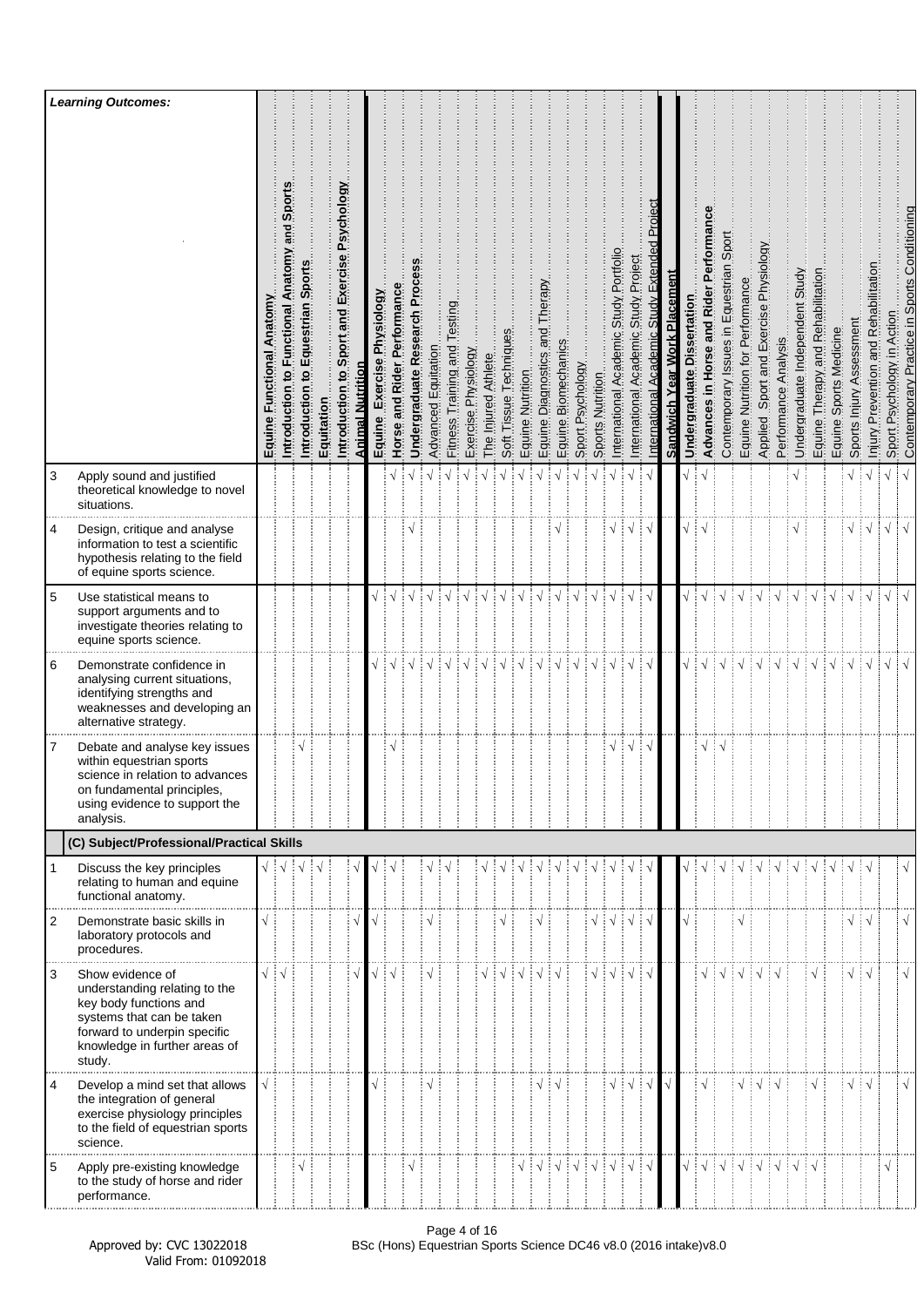|                | <b>Learning Outcomes:</b>                                                                                                                                                                   |                                 |                                                       |                                                                                                                |            |                                                  |                  |                                  |                             |                                 |                     |                                 |                     |                     |                        |                  |                                               |                        |                  |                  |                                                                                                                                                                                                                                                                                                                                                                                                                                                                                                                                                              |                                                 |                                                        |                              |                               |                                                                                                                                                            |                                            |                                  |                                          |                          |                                 |                                   |                            |                                                                   |                                          |                               |                                              |
|----------------|---------------------------------------------------------------------------------------------------------------------------------------------------------------------------------------------|---------------------------------|-------------------------------------------------------|----------------------------------------------------------------------------------------------------------------|------------|--------------------------------------------------|------------------|----------------------------------|-----------------------------|---------------------------------|---------------------|---------------------------------|---------------------|---------------------|------------------------|------------------|-----------------------------------------------|------------------------|------------------|------------------|--------------------------------------------------------------------------------------------------------------------------------------------------------------------------------------------------------------------------------------------------------------------------------------------------------------------------------------------------------------------------------------------------------------------------------------------------------------------------------------------------------------------------------------------------------------|-------------------------------------------------|--------------------------------------------------------|------------------------------|-------------------------------|------------------------------------------------------------------------------------------------------------------------------------------------------------|--------------------------------------------|----------------------------------|------------------------------------------|--------------------------|---------------------------------|-----------------------------------|----------------------------|-------------------------------------------------------------------|------------------------------------------|-------------------------------|----------------------------------------------|
|                |                                                                                                                                                                                             | Anatomy<br>Functional<br>Equine | Sport<br>and<br>Anatomy<br>Functional<br>Introduction | Sport<br>Equestrian<br>$\overline{\mathbf{c}}$<br>Introduction                                                 | Equitation | Sport and Exercise Psychology<br>Introduction to | Animal Nutrition | Physiology<br>Exercise<br>Equine | Horse and Rider Performance | Proce<br>Undergraduate Research | Advanced Equitation | Testing<br>Fitness Training and | Exercise Physiology | The Injured Athlete | Soft Tissue Techniques | Equine Nutrition | Therapy<br>pue<br>en<br>Diagnostics<br>Equine | Biomechanics<br>Equine | Sport Psychology | Sports Nutrition | Portfolio<br>Study<br>Academic<br>International                                                                                                                                                                                                                                                                                                                                                                                                                                                                                                              | Project<br>Study  <br>Academic<br>International | Project<br>Extended<br>Academic Study<br>International | Sandwich Year Work Placement | Dissertation<br>Undergraduate | orman<br>Pert<br>in Horse and Rider<br>Advances                                                                                                            | Sport<br>Contemporary Issues in Equestrian | Equine Nutrition for Performance | Sport and Exercise Physiology<br>Applied | Performance Analysis     | Undergraduate Independent Study | Equine Therapy and Rehabilitation | Sports Medicine<br>Equine: | Sports Injury Assessment                                          | Prevention and Rehabilitation<br>Injury. | Sport Psychology in Action    | Contemporary Practice in Sports Conditioning |
| 6              | Demonstrate subject specific<br>skills through the application of<br>appropriate statistical,<br>analytical and evaluating<br>techniques to data in order to<br>draw justified conclusions. | $\sqrt{2}$                      |                                                       |                                                                                                                |            |                                                  |                  |                                  |                             |                                 |                     |                                 |                     |                     |                        |                  |                                               |                        |                  |                  |                                                                                                                                                                                                                                                                                                                                                                                                                                                                                                                                                              | $\sqrt{ }$                                      |                                                        |                              |                               |                                                                                                                                                            |                                            |                                  |                                          |                          |                                 |                                   |                            |                                                                   |                                          | $\sqrt{}$                     |                                              |
| 7              | Exhibit knowledge of<br>physiology and nutrition relative<br>to human and equine<br>performance ability.                                                                                    |                                 |                                                       |                                                                                                                |            |                                                  |                  |                                  |                             |                                 |                     |                                 |                     |                     |                        |                  |                                               |                        |                  | $\sqrt{}$        |                                                                                                                                                                                                                                                                                                                                                                                                                                                                                                                                                              | N                                               |                                                        |                              |                               |                                                                                                                                                            |                                            |                                  |                                          |                          |                                 |                                   |                            | ┊√┊√                                                              |                                          |                               | $\sqrt{}$                                    |
| 8              | Make judgments on the<br>analysis of the horse and rider<br>in order to monitor and<br>enhance performance within a<br>given role.                                                          |                                 |                                                       |                                                                                                                |            |                                                  |                  |                                  |                             |                                 |                     |                                 |                     |                     |                        |                  |                                               |                        |                  |                  |                                                                                                                                                                                                                                                                                                                                                                                                                                                                                                                                                              |                                                 |                                                        |                              |                               |                                                                                                                                                            |                                            |                                  |                                          |                          |                                 |                                   |                            |                                                                   |                                          | $\sqrt{}$                     |                                              |
| 9              | Principles of human sports<br>massage.                                                                                                                                                      |                                 |                                                       |                                                                                                                |            |                                                  |                  |                                  |                             |                                 |                     |                                 |                     |                     | $\mathbf{A}$           |                  |                                               |                        |                  |                  | $\sqrt{}$                                                                                                                                                                                                                                                                                                                                                                                                                                                                                                                                                    | į٧                                              |                                                        |                              |                               |                                                                                                                                                            |                                            |                                  |                                          |                          |                                 |                                   |                            |                                                                   | $\sqrt{}$                                |                               |                                              |
|                | (D) Transferable skills and other attributes                                                                                                                                                |                                 |                                                       |                                                                                                                |            |                                                  |                  |                                  |                             |                                 |                     |                                 |                     |                     |                        |                  |                                               |                        |                  |                  |                                                                                                                                                                                                                                                                                                                                                                                                                                                                                                                                                              |                                                 |                                                        |                              |                               |                                                                                                                                                            |                                            |                                  |                                          |                          |                                 |                                   |                            |                                                                   |                                          |                               |                                              |
|                | Communicate effectively with a<br>wide range of individuals using<br>a variety of means.                                                                                                    |                                 |                                                       |                                                                                                                |            |                                                  |                  |                                  |                             |                                 |                     |                                 |                     |                     |                        |                  |                                               |                        |                  | $\sqrt{d}$       |                                                                                                                                                                                                                                                                                                                                                                                                                                                                                                                                                              |                                                 |                                                        |                              |                               |                                                                                                                                                            |                                            | $\frac{1}{2}$                    | $\frac{1}{2}$                            | $\frac{1}{2}$ $\sqrt{2}$ |                                 | $\frac{1}{2}$                     |                            | $\frac{1}{2}$                                                     |                                          |                               |                                              |
| $\overline{2}$ | Evaluate his/her own<br>academic, vocational and<br>professional performance.                                                                                                               |                                 |                                                       |                                                                                                                |            |                                                  |                  |                                  |                             |                                 |                     |                                 |                     |                     |                        |                  |                                               |                        |                  |                  | $\begin{array}{c} \sqrt{\frac{1}{2}}\sqrt{\frac{1}{2}}\sqrt{\frac{1}{2}}\sqrt{\frac{1}{2}}\sqrt{\frac{1}{2}}\sqrt{\frac{1}{2}}\sqrt{\frac{1}{2}}\sqrt{\frac{1}{2}}\sqrt{\frac{1}{2}}\sqrt{\frac{1}{2}}\sqrt{\frac{1}{2}}\sqrt{\frac{1}{2}}\sqrt{\frac{1}{2}}\sqrt{\frac{1}{2}}\sqrt{\frac{1}{2}}\sqrt{\frac{1}{2}}\sqrt{\frac{1}{2}}\sqrt{\frac{1}{2}}\sqrt{\frac{1}{2}}\sqrt{\frac{1}{2}}\sqrt{\frac{1}{2}}\sqrt{\frac{1}{2}}\sqrt{\frac{1}{2}}\sqrt{\frac{1$                                                                                               |                                                 |                                                        | $\sqrt{ }$                   | $\sqrt{2}$                    |                                                                                                                                                            |                                            |                                  |                                          |                          |                                 |                                   |                            |                                                                   |                                          |                               |                                              |
| 3              | Utilise problem-solving skills in<br>a variety of theoretical and<br>practical situations.                                                                                                  |                                 |                                                       | $\sqrt{\frac{1}{2}}\sqrt{\frac{1}{2}}\sqrt{\frac{1}{2}}\sqrt{\frac{1}{2}}\sqrt{\frac{1}{2}}\sqrt{\frac{1}{2}}$ |            |                                                  |                  |                                  |                             |                                 |                     |                                 |                     |                     |                        |                  |                                               |                        |                  |                  |                                                                                                                                                                                                                                                                                                                                                                                                                                                                                                                                                              |                                                 |                                                        |                              |                               |                                                                                                                                                            |                                            |                                  |                                          |                          |                                 |                                   |                            | VIVIVIVIVIVIVIVIVIVIV                                             |                                          |                               |                                              |
| $\overline{4}$ | Manage change effectively and<br>respond to changing demands.                                                                                                                               |                                 |                                                       |                                                                                                                |            |                                                  |                  |                                  |                             |                                 |                     |                                 |                     |                     |                        |                  |                                               |                        |                  |                  | $\begin{array}{c} \begin{array}{c} \sqrt{\phantom{a}} \end{array} \end{array} \begin{array}{c} \begin{array}{c} \sqrt{\phantom{a}} \end{array} \end{array} \begin{array}{c} \begin{array}{c} \sqrt{\phantom{a}} \end{array} \end{array} \begin{array}{c} \begin{array}{c} \sqrt{\phantom{a}} \end{array} \end{array} \begin{array}{c} \begin{array}{c} \sqrt{\phantom{a}} \end{array} \end{array} \begin{array}{c} \begin{array}{c} \sqrt{\phantom{a}} \end{array} \end{array} \begin{array}{c} \begin{array}{c} \sqrt{\phantom{a}} \end{array} \$           |                                                 | $\frac{1}{2}$ $\sqrt{2}$                               | $\sqrt{ }$                   |                               |                                                                                                                                                            |                                            |                                  |                                          |                          |                                 |                                   |                            | VIVIVIVIVIVIVIVIV                                                 |                                          |                               | $\sqrt{d}$                                   |
| 5              | Take responsibility for<br>independent personal and<br>professional learning and<br>development (Personal<br>Development Planning).                                                         |                                 |                                                       | √∔√∔√∔√                                                                                                        |            |                                                  |                  |                                  |                             |                                 |                     |                                 |                     |                     |                        |                  |                                               |                        |                  |                  |                                                                                                                                                                                                                                                                                                                                                                                                                                                                                                                                                              |                                                 |                                                        | $\sqrt{ }$                   |                               |                                                                                                                                                            |                                            |                                  |                                          |                          |                                 |                                   |                            | VIVIVIVIVIVIVIVIV                                                 |                                          |                               |                                              |
| 6              | Manage time, prioritise<br>workloads and recognise and<br>manage personal emotions and<br>stress.                                                                                           | $\sqrt{ \sqrt{2}}$              |                                                       | $\sqrt{ }$                                                                                                     |            | $\sqrt{ \sqrt{2}}$                               | $\sqrt{ }$       |                                  |                             |                                 |                     |                                 |                     |                     |                        |                  |                                               |                        |                  |                  | V V V V V V V V V V V V V V V V                                                                                                                                                                                                                                                                                                                                                                                                                                                                                                                              |                                                 | ं√                                                     | $\sqrt{ }$                   |                               | $\begin{array}{c} \sqrt{\phantom{a}} : \sqrt{\phantom{a}} : \sqrt{\phantom{a}} : \sqrt{\phantom{a}} : \sqrt{\phantom{a}} : \sqrt{\phantom{a}} \end{array}$ |                                            |                                  |                                          | ┊√                       | $\frac{1}{2}$                   |                                   |                            | $\exists \sqrt{\vdots} \sqrt{\vdots} \sqrt{\vdots} \sqrt{\vdots}$ |                                          | $\sqrt{ \sqrt{2} }$           |                                              |
| 7              | Understand career<br>opportunities and challenges<br>ahead and begin to plan a<br>career path.                                                                                              |                                 |                                                       | $\sqrt{}$                                                                                                      |            |                                                  |                  |                                  |                             |                                 |                     |                                 |                     |                     |                        |                  |                                               |                        |                  |                  | $\begin{array}{c} \sqrt{\phantom{a}} \\ \sqrt{\phantom{a}} \\ \sqrt{\phantom{a}} \\ \sqrt{\phantom{a}} \\ \sqrt{\phantom{a}} \\ \sqrt{\phantom{a}} \\ \sqrt{\phantom{a}} \\ \sqrt{\phantom{a}} \\ \sqrt{\phantom{a}} \\ \sqrt{\phantom{a}} \\ \sqrt{\phantom{a}} \\ \sqrt{\phantom{a}} \\ \sqrt{\phantom{a}} \\ \sqrt{\phantom{a}} \\ \sqrt{\phantom{a}} \\ \sqrt{\phantom{a}} \\ \sqrt{\phantom{a}} \\ \sqrt{\phantom{a}} \\ \sqrt{\phantom{a}} \\ \sqrt{\phantom{a}} \\ \sqrt{\phantom{a}} \\ \sqrt{\phantom{a}} \\ \sqrt{\phantom{a}} \\ \sqrt{\phantom{$ |                                                 |                                                        |                              |                               | $\sqrt{ }$                                                                                                                                                 | ÷√                                         |                                  |                                          |                          |                                 |                                   |                            | $\sqrt{\frac{1}{2}}\sqrt{\frac{1}{2}}\sqrt{\frac{1}{2}}$          |                                          | $\sqrt{ \sqrt{25} \sqrt{25}}$ |                                              |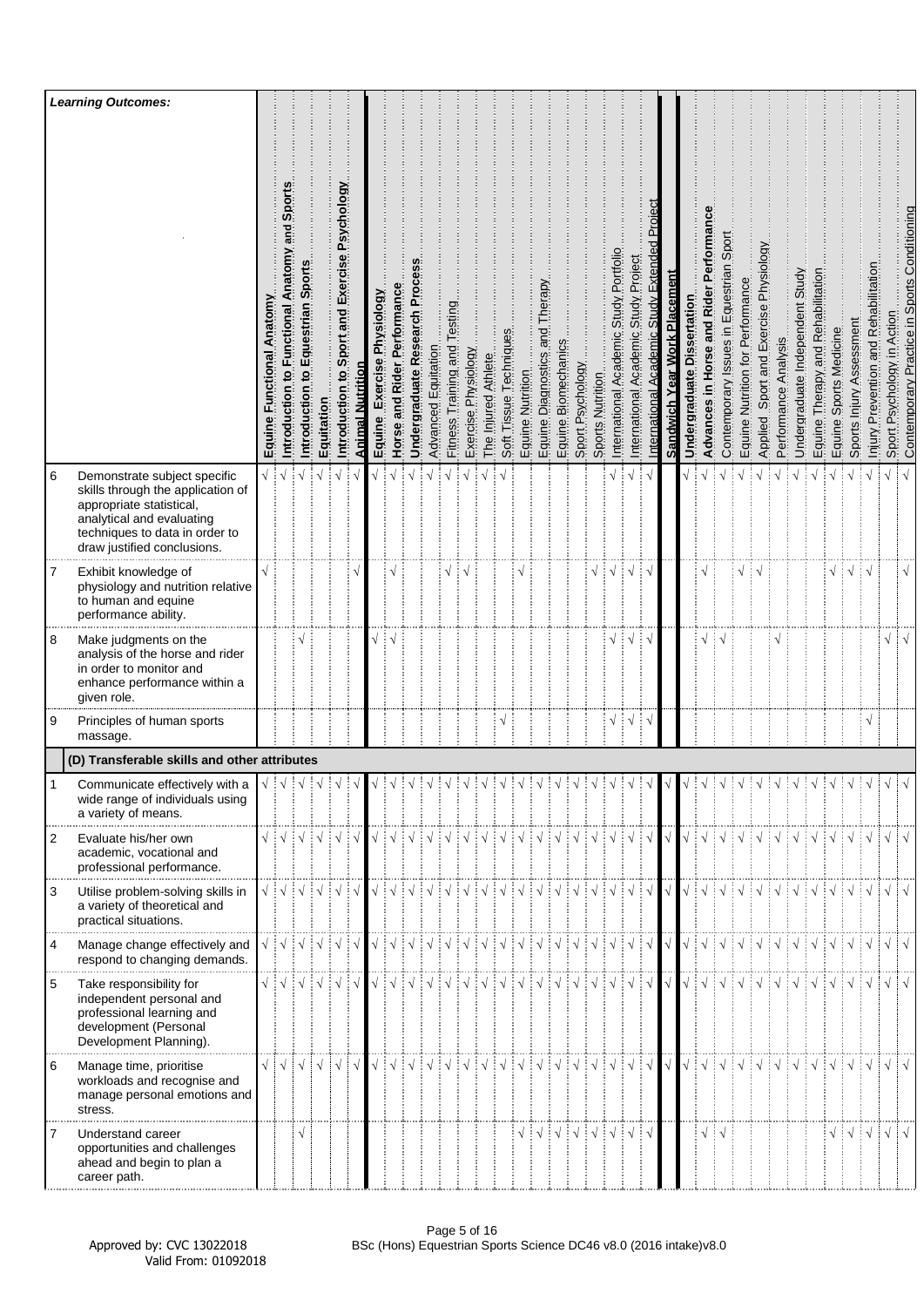|          | <b>Learning Outcomes:</b>                       | Anatomy<br>ctional<br>Equine | Sports<br>piue<br>Anatomy<br>Functional<br>٥,<br>ntroduction | Sports<br>ntroduction to Equestrian | Equitation | Introduction to Sport and Exercise Psychology | Animal Nutrition | Exercise Physiology<br>Equine | Horse and Rider Performance | Undergraduate Research Process | Advanced Equitation | Fitness Training and Testing | Exercise Physiology | The Injured Athlete | Soft Tissue | Equine Nutrition | and Therapy<br>cs<br>Diagnostics<br>Equine. | Biomechanics<br>Equine I | Sport Psychology | Sports Nutrition | Academic Study Portfolio<br>International | Study Project<br>Academic<br>International | Academic Study Extended Proiect<br>International | Sandwich Year Work Placement | Undergraduate Dissertation | Rider Performance<br>and<br>lorse<br>Advances in | Contemporary Issues in Equestrian Sport | Equine Nutrition for Performance | Sport and Exercise Physiology | Analysis<br>Applied Sport<br>Performance / | Undergraduate Independent Study | Therapy and Rehabilitation<br>Equine | Sports Medicine<br>Equine | Sports Injury Assessment | Prevention and Rehabilitation<br>Injury. | Sport Psychology in Action | Contemporary Practice in Sports Conditioning |
|----------|-------------------------------------------------|------------------------------|--------------------------------------------------------------|-------------------------------------|------------|-----------------------------------------------|------------------|-------------------------------|-----------------------------|--------------------------------|---------------------|------------------------------|---------------------|---------------------|-------------|------------------|---------------------------------------------|--------------------------|------------------|------------------|-------------------------------------------|--------------------------------------------|--------------------------------------------------|------------------------------|----------------------------|--------------------------------------------------|-----------------------------------------|----------------------------------|-------------------------------|--------------------------------------------|---------------------------------|--------------------------------------|---------------------------|--------------------------|------------------------------------------|----------------------------|----------------------------------------------|
| 8        | Information management skills,<br>eg IT skills. |                              |                                                              |                                     |            |                                               |                  |                               |                             |                                |                     |                              |                     |                     |             |                  |                                             |                          |                  |                  |                                           |                                            |                                                  |                              |                            |                                                  |                                         |                                  |                               |                                            |                                 |                                      |                           |                          |                                          |                            |                                              |
| <b>9</b> | Undertake an independent<br>research project.   |                              |                                                              |                                     |            |                                               |                  |                               |                             |                                |                     |                              |                     |                     |             |                  |                                             |                          |                  |                  | $\cdot \cdot$                             |                                            |                                                  |                              |                            |                                                  |                                         |                                  |                               | V                                          |                                 |                                      |                           |                          |                                          |                            |                                              |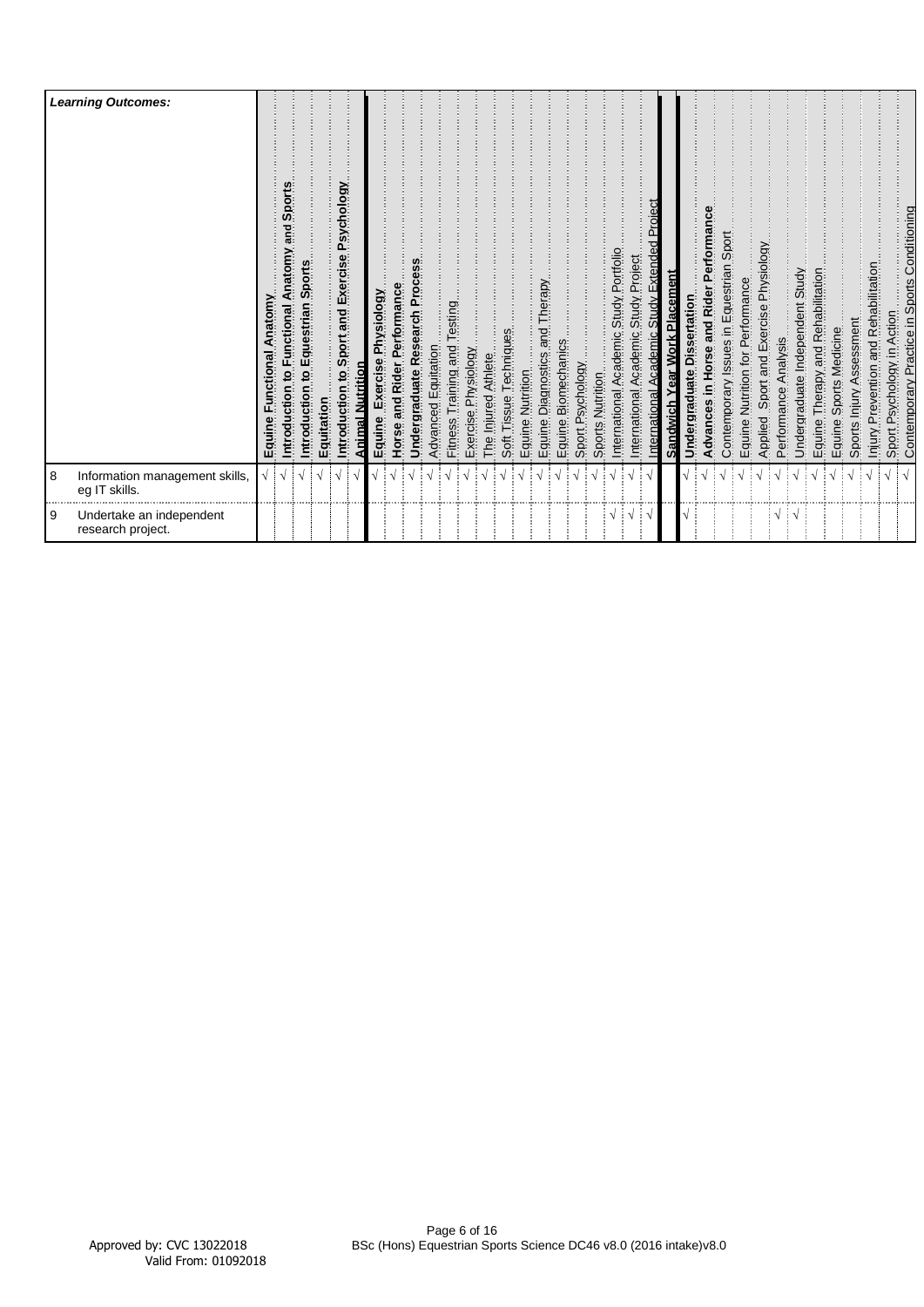# **Part 4: Student Learning and Student Support**

*Teaching and learning strategies to enable learning outcomes to be achieved and demonstrated* At UWE, Bristol there is a policy for a minimum average requirement of 12 hours/week contact time over the course of the full undergraduate programme. This contact time encompasses a range of face-to-face activities as described below. In addition a range of other learning activities will be embedded within the programme which, together with the contact time, will enable learning outcomes to be achieved and demonstrated.

On the BSc (Hons) Equestrian Sports Science programme, teaching is a mix of scheduled and independent sessions with an emphasis on supporting development of autonomous learning. Students will be expected to engage in a significant amount of independent study during this programme.

# *Scheduled learning*

Includes lectures, seminars, tutorials, project supervision, demonstration, practical classes and workshops; fieldwork; external visits; work based learning; supervised time in studio/workshop. Scheduled sessions may vary slightly depending on the module choices made.

# *Independent learning*

Includes hours engaged with essential reading, case study preparation, assignment preparation and completion etc. Scheduled sessions may vary slightly depending on the module choices made. Although there is no period of compulsory work placement within this programme, students will be given opportunities to engage in valuable industry experiences throughout their programme.

# *Placement Learning*

Will include an optional sandwich year between the second and third year of the programme. By the end of the course, these students will have benefitted from completing work experience with opportunities to reflect upon their personal development and improving levels of skills relevant to their programme. This experience will give each student a valuable insight into different aspects of industry (national or international) and may have helped formulate ideas of possible careers available following graduation.

# *Virtual Learning Environment (VLE)*

This specification is supported by a VLE where students will be able to find all necessary module information. Direct links to information sources will also be provided from within the VLE.

# *International Academic Study*

Within this programme there is an opportunity to gain academic credit for a period of studying abroad. The student would be supported to identify an opportunity of interest, which may be with established College partners or by individual arrangement. All periods of study abroad would have to meet the College's requirements before enrolment on the International Academic Study opportunity modules.

# *Careers*

To support learner's career preparations, careers personnel visit Hartpury on a regular basis and the students can use all the careers on line resources. Tutors will also offer subject specific careers advice through module sessions or individual tutorials. Careers Fairs are arranged periodically to allow students to engage directly with employers from the industry sector.

# **Description of any Distinctive Features**

The purpose of the programme is to provide a balanced vocational and academic study that is intellectually challenging, vocationally relevant, and provides a foundation for pursuing a career within the equine and sport industries. The programme has been designed to build on the competencies of a wide spectrum of students who should be capable of taking up appropriate positions of responsibility within the varied range of enterprises to be found operating within the equine and sport industries. It considers the horse and rider as an athletic partnership and as such there are modules in human and equine sports science.

In the Honours degree programme, academic knowledge and understanding will reinforce and support the development of practical skills to equip the student with the knowledge base and skills relevant to their employment and to the needs of employers. Core modules in level 1 provide the student with a basic understanding of science and anatomical concepts as well as developing investigative skills for research. This knowledge is expanded in the subsequent modules at level 2 with the option modules enabling the student to specialise in areas of particular interest to them.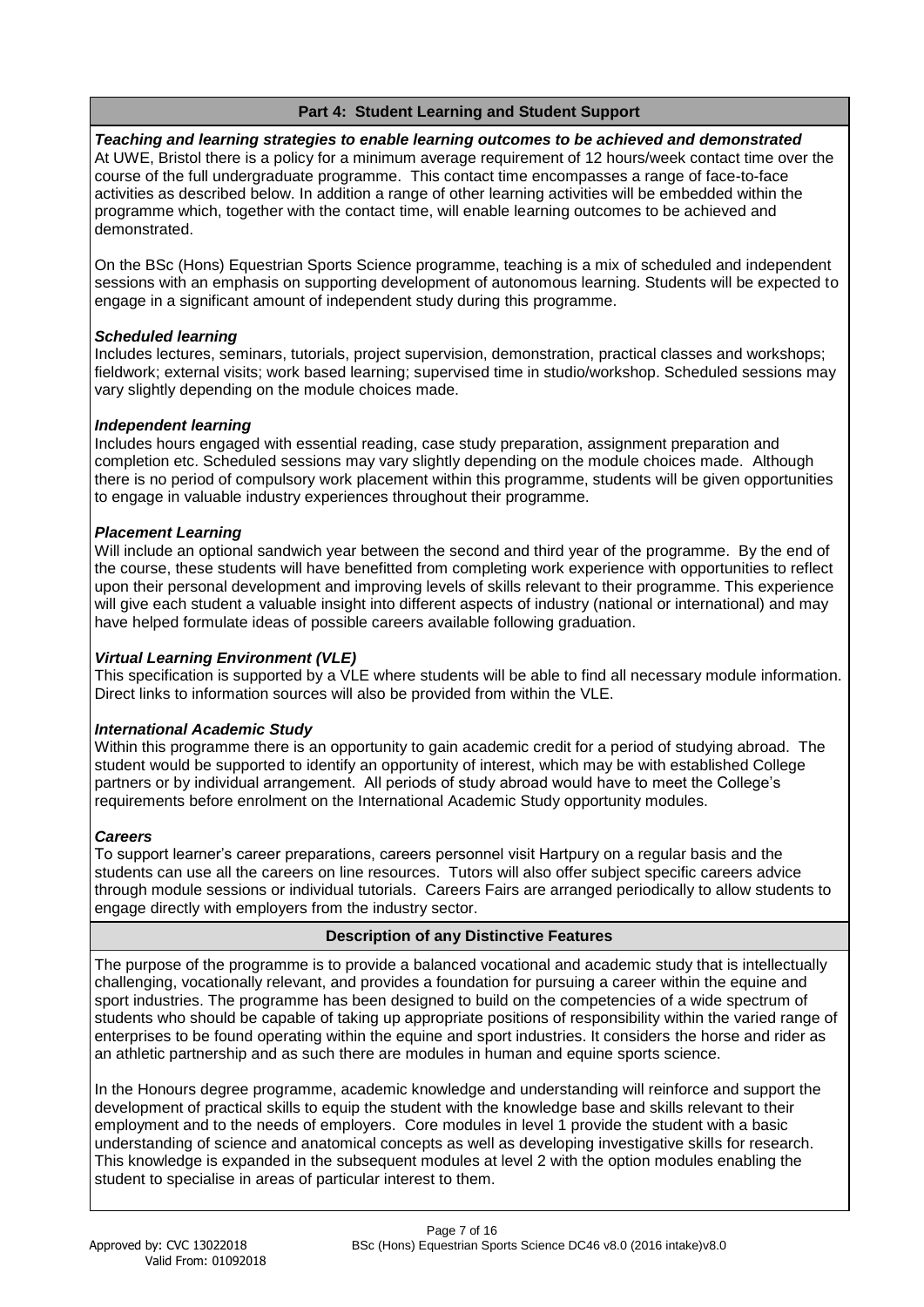The programme prepares graduates for the future needs of the equine sporting industry in the UK and abroad, the nature of the academic programmes gives students the opportunity to work within the industry during vacation periods which will be encouraged to add to their personal vocational and practical skills in addition to knowledge base.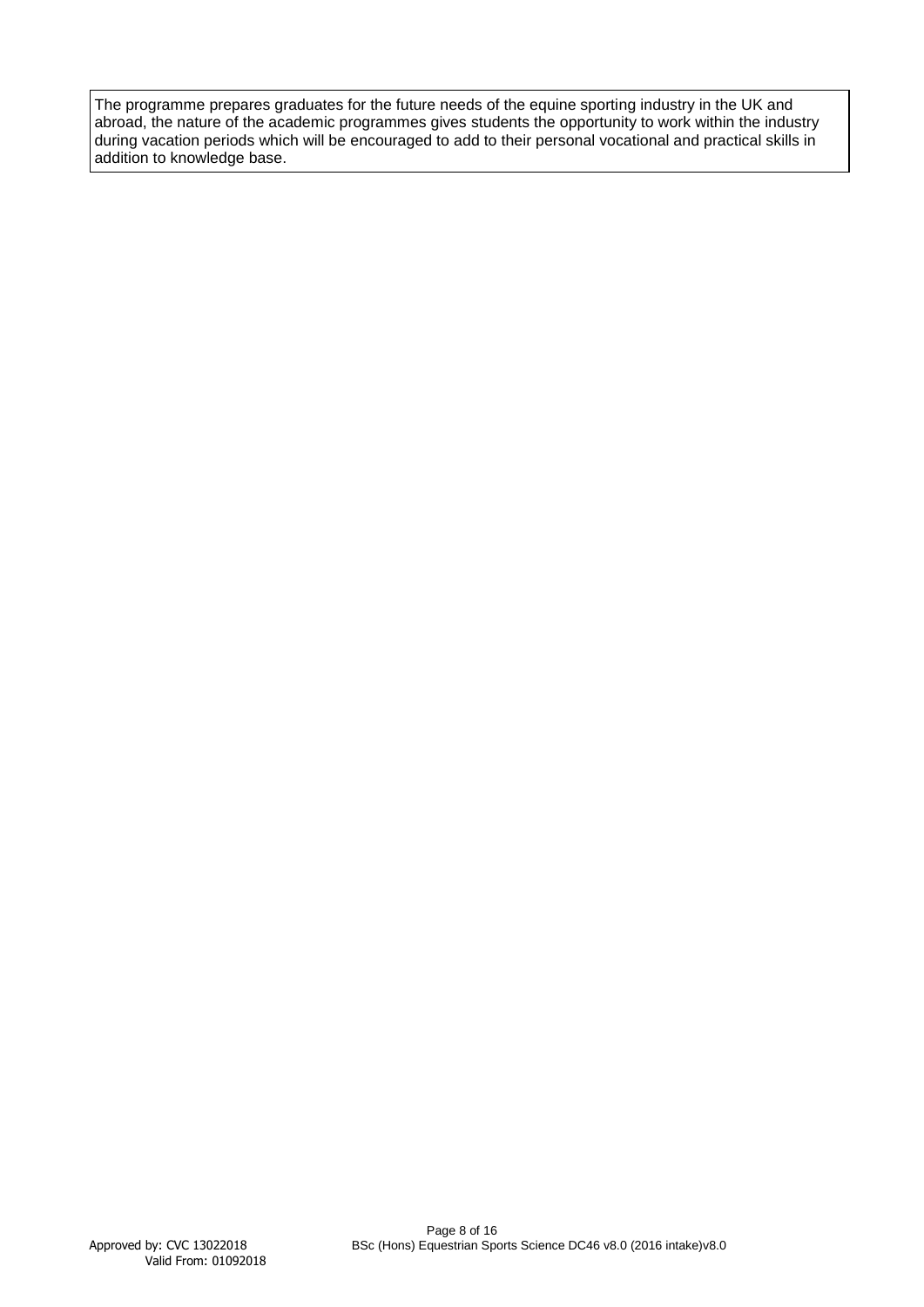This programme is distinctive in many features. It allows students to study sports science whilst considering equestrian sports their specialism. This unique design is facilitated by both equine and sport science staff that are actively researching performance subject areas supported by world class facilities. The facilities available to support the students learning and teaching experiences include a state of the art human performance laboratory, extensive sporting facilities (including the sports academy, power gym, multiple pitches, a sports rehabilitation suite, and cross training gyms) and expertise in all areas of human sports performance. In addition to this, unlike many sports science programmes, equestrian sports scientists will also have access to extensive world class equestrian facilities (Indoor Championship Equine Arena, Hartpury Equine Therapy Centre, three indoor and outdoor arenas, stabling for over 230 horses including 125 boxes for student DIY livery) both personally and as part of teaching facilities on this programme. The strength of the sport and equine facilities available to equestrian sports science students make this programme a unique learning experience for students who wish to study sports science and specialise in equestrian disciplines.

Overall, the programme combines the development of knowledge via teaching, research and practical skills, to develop a graduate who can make an effective contribution to the equine and sporting industries. It is hoped that the balance of skills developed on this applied science programme.

This programme offers the opportunity for students to undertake an approved Exchange Programme, for an agreed period (one/two semesters), of overseas study at a higher education institution studying modules appropriate to their programme aims and which have been pre-approved by the Programme Manager. The Exchange Programme is dependent on an approved agreement between Hartpury College and an approved International Institution for BSc (Hons) Equestrian Sports Science.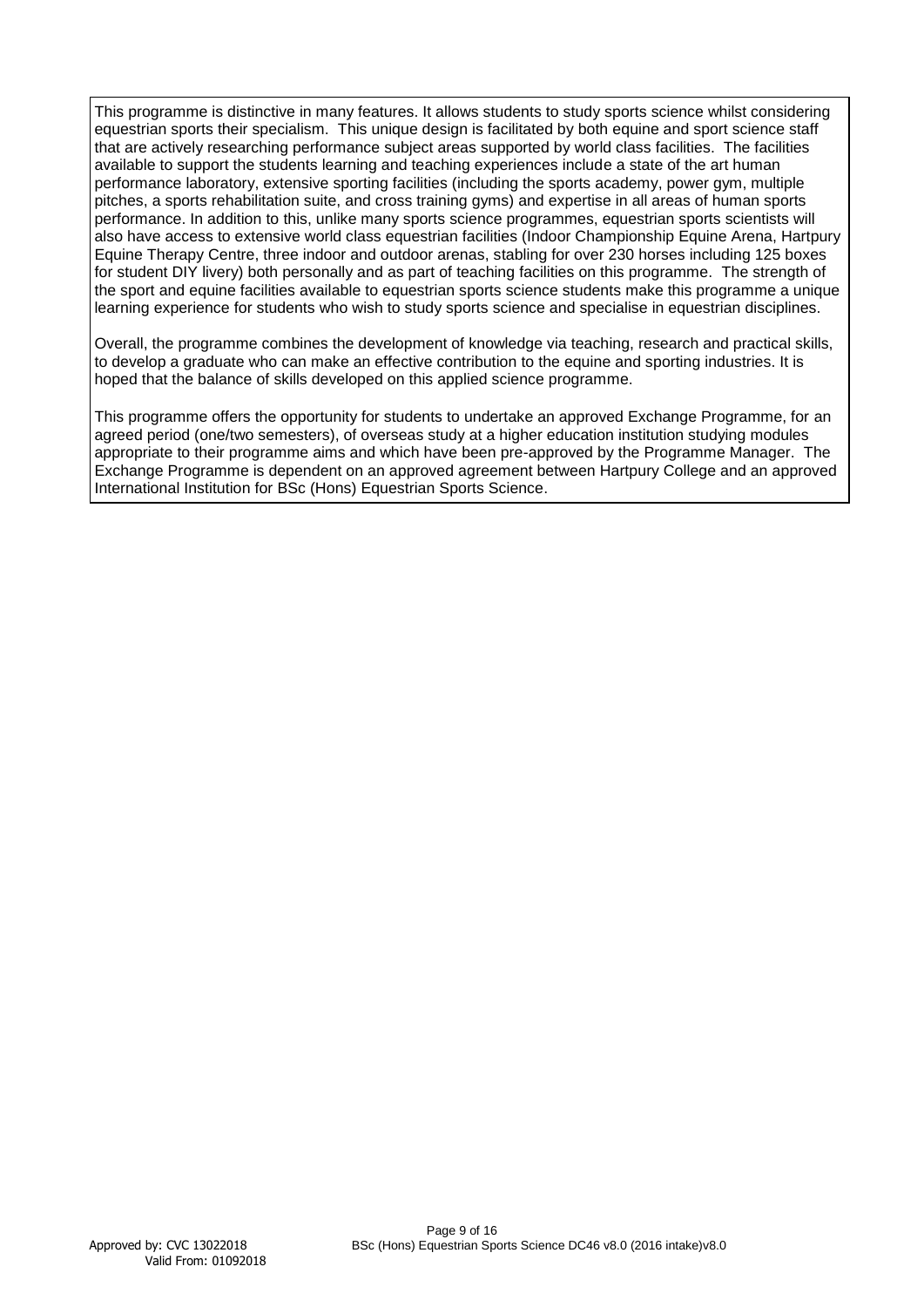# **Part 5: Assessment**

Approved variant to University Academic Regulations and Procedures

#### **Assessment Strategy**

Assessment strategy to enable the learning outcomes to be achieved and demonstrated:

Module assessments are designed to apply the knowledge and experience gained from a wide range of learning opportunities to a real world context using a range of skills.

In line with the College's commitment to facilitating equal opportunities, a student may apply for alternative means of assessment if appropriate. Each application will be considered on an individual basis taking into account learning and assessment needs. For further information regarding this please refer to the VLE.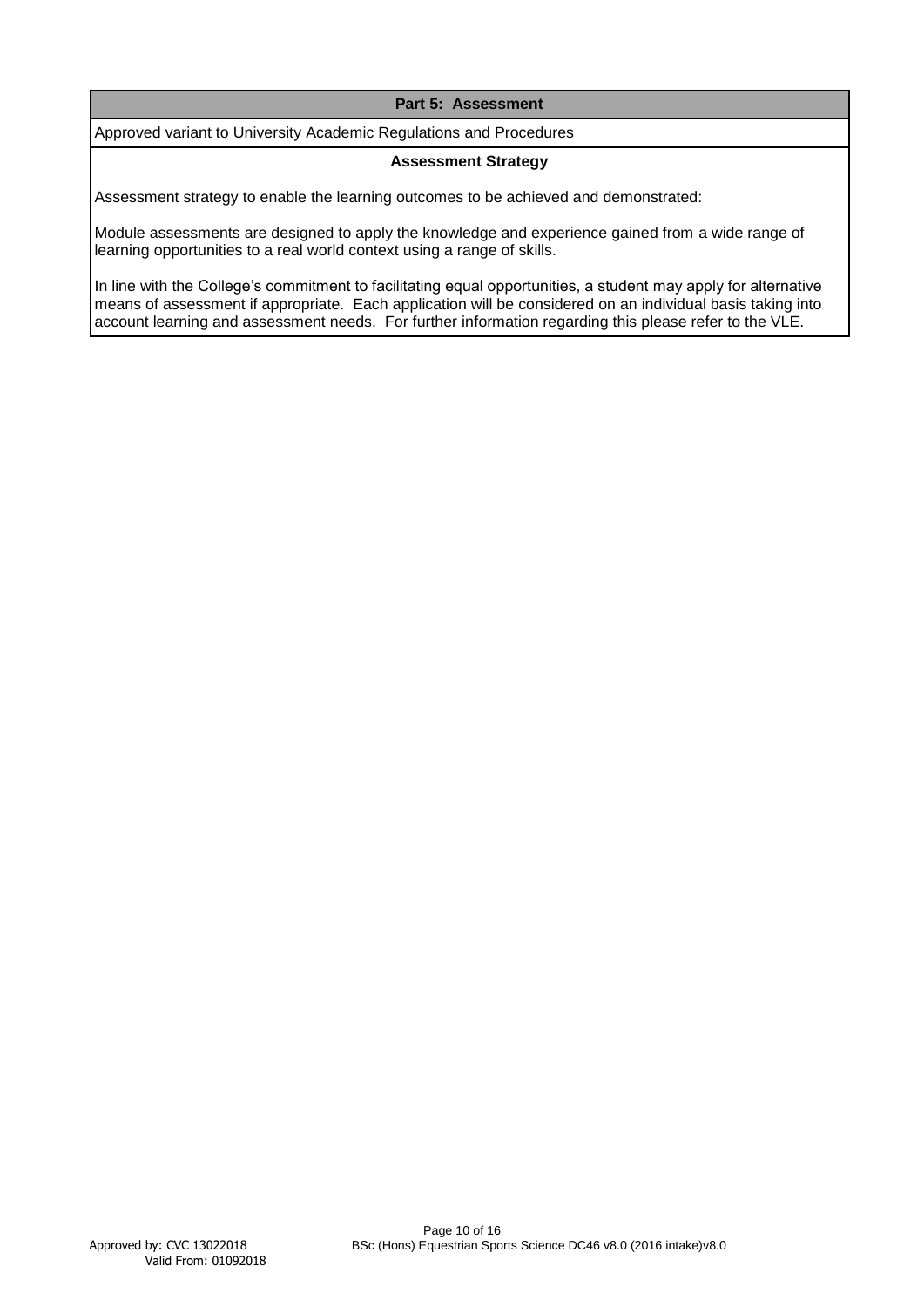|                                      | <b>Assessment Map</b>                                                                                                                                                                                                                             |                        |                           |                      |                |                                |                                        |                    |                  |              |            |  |  |  |
|--------------------------------------|---------------------------------------------------------------------------------------------------------------------------------------------------------------------------------------------------------------------------------------------------|------------------------|---------------------------|----------------------|----------------|--------------------------------|----------------------------------------|--------------------|------------------|--------------|------------|--|--|--|
|                                      | The programme encompasses a range of <b>assessment methods</b> including; essays, posters, presentations,<br>written examinations. These are detailed in the following assessment map:<br>Assessment Map for BSc (Hons) Equestrian Sports Science |                        |                           |                      |                |                                |                                        |                    |                  |              |            |  |  |  |
|                                      |                                                                                                                                                                                                                                                   |                        |                           |                      |                |                                |                                        |                    |                  |              |            |  |  |  |
|                                      |                                                                                                                                                                                                                                                   |                        |                           |                      |                |                                | <b>Type of Assessment*</b>             |                    |                  |              |            |  |  |  |
|                                      |                                                                                                                                                                                                                                                   | Unseen Written<br>Exam | Open Book Written<br>Exam | n-class Written Test | Practical Exam | Practical Skills<br>Assessment | and/or presentation<br>Oral assessment | Written Assignment | Report / Project | Dissertation | Portfolio  |  |  |  |
| <b>Compulsory</b>                    | Equine Functional Anatomy                                                                                                                                                                                                                         | A(40)                  |                           |                      |                |                                |                                        |                    |                  |              | B (60)     |  |  |  |
| <b>Modules</b><br>Level 1            | Introduction to Functional Anatomy<br>and Sports Biomechanics                                                                                                                                                                                     |                        |                           |                      |                |                                | A (50)                                 |                    |                  |              | B(50)      |  |  |  |
|                                      | Introduction to Equestrian Sports                                                                                                                                                                                                                 |                        | A (50)                    |                      |                |                                |                                        | B (70)             |                  |              |            |  |  |  |
|                                      | Equitation                                                                                                                                                                                                                                        | A (50)                 |                           |                      |                |                                |                                        | B(50)              |                  |              |            |  |  |  |
|                                      | Introduction to Sport and Exercise<br>Psychology                                                                                                                                                                                                  | A(50)                  |                           |                      |                |                                |                                        | B(50)              |                  |              |            |  |  |  |
|                                      | <b>Animal Nutrition</b>                                                                                                                                                                                                                           | A (50)                 |                           |                      |                |                                |                                        |                    | B(50)            |              |            |  |  |  |
| <b>Compulsory</b><br><b>Modules</b>  | Equine Exercise Physiology                                                                                                                                                                                                                        | A (36)                 |                           |                      |                |                                | A(24)                                  | B(40)              |                  |              |            |  |  |  |
| Level <sub>2</sub>                   | Horse and Rider Performance                                                                                                                                                                                                                       |                        |                           |                      |                |                                |                                        |                    | A<br>(100)       |              |            |  |  |  |
|                                      | Undergraduate Research Process                                                                                                                                                                                                                    |                        |                           |                      |                |                                |                                        |                    | A<br>(100)       |              |            |  |  |  |
| Optional                             | <b>Advanced Equitation</b>                                                                                                                                                                                                                        | A (50)                 |                           |                      |                |                                |                                        | B(50)              |                  |              |            |  |  |  |
| <b>Modules</b><br>Level <sub>2</sub> | <b>Fitness Training and Testing</b>                                                                                                                                                                                                               | A (50)                 |                           |                      | B(50)          |                                |                                        |                    |                  |              |            |  |  |  |
|                                      | <b>Exercise Physiology</b>                                                                                                                                                                                                                        | A (50)                 |                           |                      |                |                                |                                        |                    | B(50)            |              |            |  |  |  |
|                                      | The Injured Athlete                                                                                                                                                                                                                               |                        | A<br>(100)                |                      |                |                                |                                        |                    |                  |              |            |  |  |  |
|                                      | Soft Tissue Techniques                                                                                                                                                                                                                            | A (30)                 |                           |                      | B (70)         |                                |                                        |                    |                  |              |            |  |  |  |
|                                      | <b>Equine Nutrition</b>                                                                                                                                                                                                                           | A<br>(100)             |                           |                      |                |                                |                                        |                    |                  |              |            |  |  |  |
|                                      | <b>Equine Diagnostics and Therapy</b>                                                                                                                                                                                                             | A (75)                 |                           | A (25)               |                |                                |                                        |                    |                  |              |            |  |  |  |
|                                      | Equine Biomechanics                                                                                                                                                                                                                               |                        | A(50)                     |                      |                |                                |                                        | B(50)              |                  |              |            |  |  |  |
|                                      | Sport Psychology                                                                                                                                                                                                                                  |                        |                           |                      |                |                                |                                        |                    |                  |              | (100)      |  |  |  |
|                                      | <b>Sports Nutrition</b>                                                                                                                                                                                                                           | A(40)                  |                           |                      |                |                                |                                        | B(60)              |                  |              |            |  |  |  |
| <b>Optional</b><br>Year              | Sandwich Year Work Placement                                                                                                                                                                                                                      |                        |                           |                      |                |                                |                                        |                    |                  |              | A<br>(100) |  |  |  |
| <b>Compulsory</b><br><b>Modules</b>  | Undergraduate Dissertation                                                                                                                                                                                                                        |                        |                           |                      |                |                                |                                        |                    |                  | A<br>(100)   |            |  |  |  |
| Level 3                              | Advances in Horse & Rider<br>Performance                                                                                                                                                                                                          |                        |                           |                      |                |                                | A(60)                                  | B(40)              |                  |              |            |  |  |  |
| Optional<br><b>Modules</b>           | Contemporary Issues in<br><b>Equestrian Sport</b>                                                                                                                                                                                                 |                        |                           |                      |                |                                | B(25)                                  | B (75)             |                  |              |            |  |  |  |
| Level 3                              | <b>Equine Nutrition for Performance</b>                                                                                                                                                                                                           | A<br>(100)             |                           |                      |                |                                |                                        |                    |                  |              |            |  |  |  |
|                                      | <b>Applied Sport and Exercise</b><br>Physiology                                                                                                                                                                                                   |                        |                           |                      |                | A<br>(100)                     |                                        |                    |                  |              |            |  |  |  |
|                                      | Performance Analysis                                                                                                                                                                                                                              |                        |                           |                      |                |                                | $\overline{A}$<br>(100)                |                    |                  |              |            |  |  |  |
|                                      | Undergraduate Independent Study                                                                                                                                                                                                                   |                        |                           |                      |                |                                |                                        |                    | A<br>(100)       |              |            |  |  |  |
|                                      | Equine Therapy and Rehabilitation                                                                                                                                                                                                                 |                        | A<br>(100)                |                      |                |                                |                                        |                    |                  |              |            |  |  |  |
|                                      | <b>Equine Sports Medicine</b>                                                                                                                                                                                                                     | A(50)                  |                           |                      |                |                                |                                        | B (50)             |                  |              |            |  |  |  |

٦

л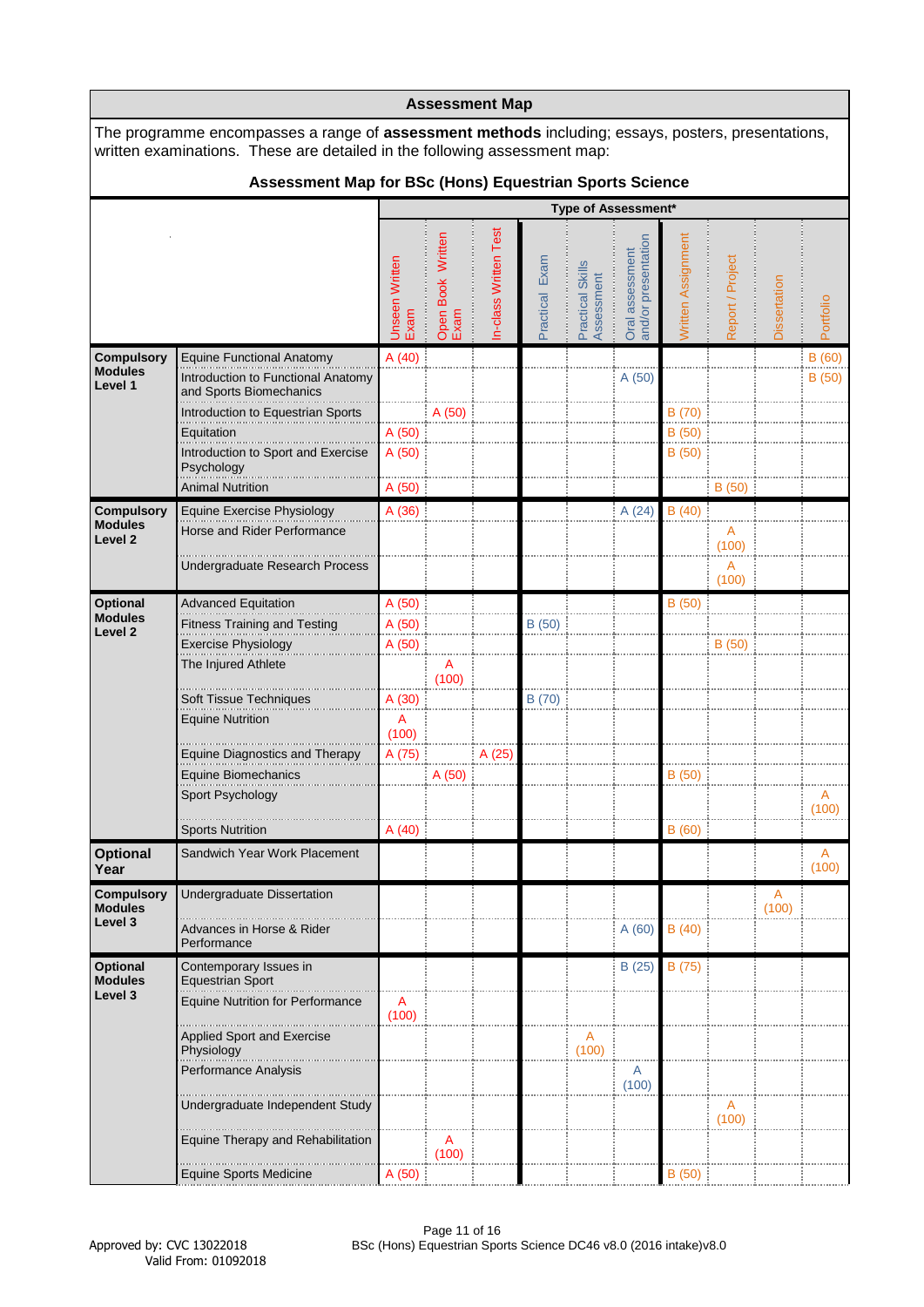|                                                                                                                                          |                        |                                        |                          |                   |                                              | <b>Type of Assessment*</b>                |                    |                  |              |            |
|------------------------------------------------------------------------------------------------------------------------------------------|------------------------|----------------------------------------|--------------------------|-------------------|----------------------------------------------|-------------------------------------------|--------------------|------------------|--------------|------------|
|                                                                                                                                          | Unseen Written<br>Exam | Written<br><b>Book</b><br>Open<br>Exam | Test<br>In-class Written | Exam<br>Practical | <b>Skills</b><br>ssessment<br>Practical<br>✓ | and/or presentation<br>assessment<br>Oral | Written Assignment | Report / Project | Dissertation | Portfolio  |
| Injury Prevention and<br>Rehabilitation                                                                                                  |                        |                                        |                          |                   |                                              | A(50)                                     | B (50)             |                  |              |            |
| Sports Injury Assessment                                                                                                                 |                        |                                        |                          |                   |                                              | A<br>(100)                                |                    |                  |              |            |
| Sports Psychology in Action                                                                                                              |                        |                                        |                          |                   |                                              |                                           | A<br>(100)         |                  |              |            |
| Contemporary Practice in Sports<br>Conditioning                                                                                          |                        |                                        |                          |                   |                                              |                                           |                    |                  |              | A<br>(100) |
| *Assessment should be shown in terms of either Written Exams, Practical exams, or Coursework as indicated by the colour coding<br>above. |                        |                                        |                          |                   |                                              |                                           |                    |                  |              |            |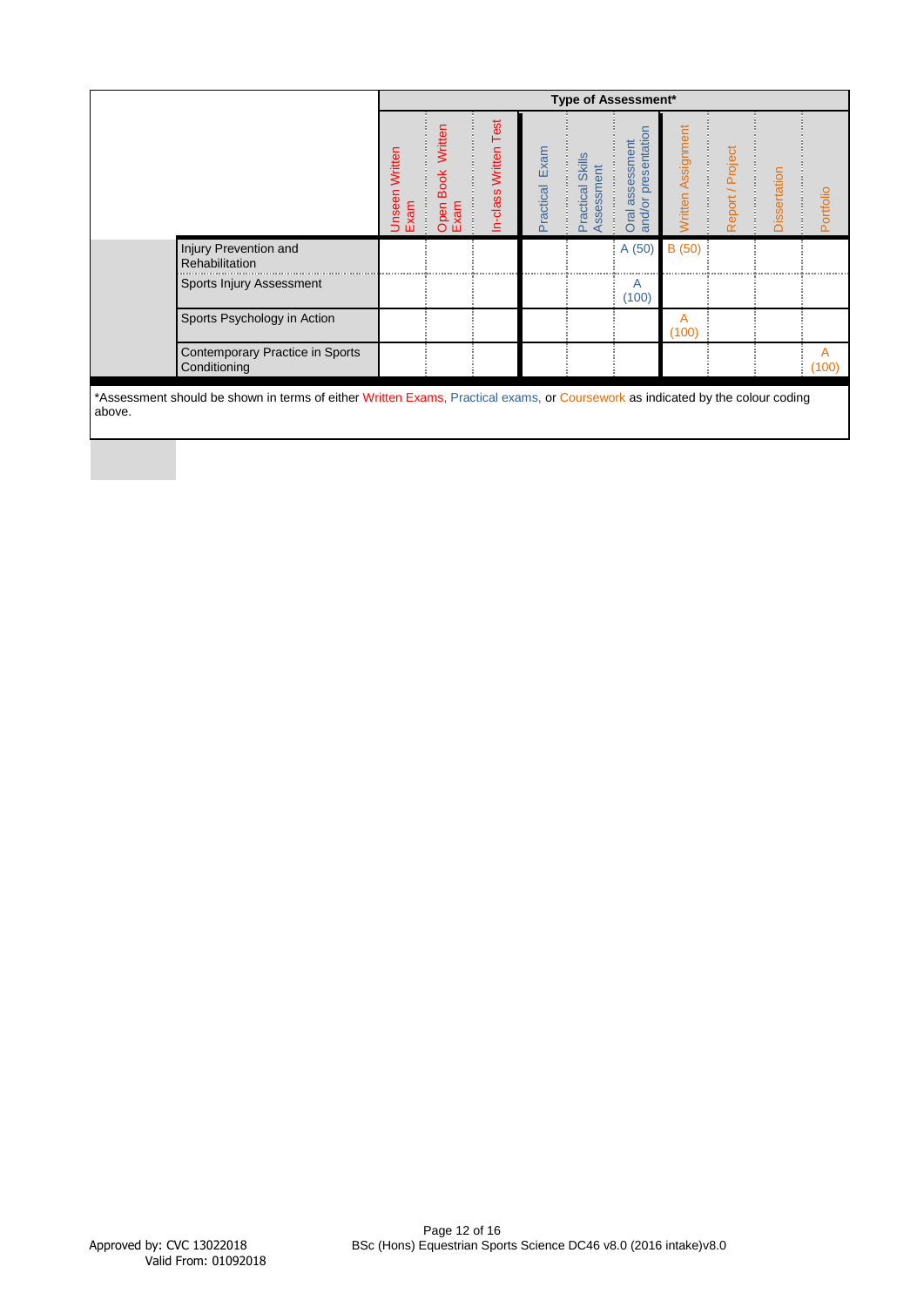|                                   |              |                                             |                                                                                                                                                                                                                                                                                                                           | Part 6: Programme Structure                                                                                                                                                                                                                                                                                                                                                                                                                                                                                                                                                                                                                                                                                   |                                                                                                                                                                                                                                                                                                                                                                                                                                                                                                                                                                                                                                                                                                                                                                                                                                               |
|-----------------------------------|--------------|---------------------------------------------|---------------------------------------------------------------------------------------------------------------------------------------------------------------------------------------------------------------------------------------------------------------------------------------------------------------------------|---------------------------------------------------------------------------------------------------------------------------------------------------------------------------------------------------------------------------------------------------------------------------------------------------------------------------------------------------------------------------------------------------------------------------------------------------------------------------------------------------------------------------------------------------------------------------------------------------------------------------------------------------------------------------------------------------------------|-----------------------------------------------------------------------------------------------------------------------------------------------------------------------------------------------------------------------------------------------------------------------------------------------------------------------------------------------------------------------------------------------------------------------------------------------------------------------------------------------------------------------------------------------------------------------------------------------------------------------------------------------------------------------------------------------------------------------------------------------------------------------------------------------------------------------------------------------|
|                                   |              |                                             | time student, including:                                                                                                                                                                                                                                                                                                  | This structure diagram demonstrates the student journey from Entry through to Graduation for a typical full                                                                                                                                                                                                                                                                                                                                                                                                                                                                                                                                                                                                   |                                                                                                                                                                                                                                                                                                                                                                                                                                                                                                                                                                                                                                                                                                                                                                                                                                               |
| 1<br>$\overline{\mathbf{c}}$<br>3 |              |                                             | level and credit requirements<br>interim award requirements<br>module diet, including compulsory and optional modules                                                                                                                                                                                                     |                                                                                                                                                                                                                                                                                                                                                                                                                                                                                                                                                                                                                                                                                                               |                                                                                                                                                                                                                                                                                                                                                                                                                                                                                                                                                                                                                                                                                                                                                                                                                                               |
|                                   | <b>ENTRY</b> |                                             | <b>Compulsory Modules</b>                                                                                                                                                                                                                                                                                                 | <b>Optional Modules</b>                                                                                                                                                                                                                                                                                                                                                                                                                                                                                                                                                                                                                                                                                       | <b>Interim Awards</b>                                                                                                                                                                                                                                                                                                                                                                                                                                                                                                                                                                                                                                                                                                                                                                                                                         |
|                                   |              | Year <sub>1</sub>                           | <b>Equine Functional Anatomy</b><br>(UIEXN8-30-1)<br>Introduction to Functional Anatomy<br>and Sports Biomechanics<br>(UISXL8-30-1)<br>Introduction to Equestrian Sports<br>(UIEXN7-30-1)<br>Equitation (UIEXN6-15-1)<br>Introduction to Sport and Exercise<br>Psychology (UISXLE-15-1)<br>Animal Nutrition (UINXK5-15-1) |                                                                                                                                                                                                                                                                                                                                                                                                                                                                                                                                                                                                                                                                                                               | Cert HE Equestrian Sports Science<br>Requirements: 120 credits at level 0<br>or above of which not less than 100<br>are at level 1 or above.<br>DipHE Equestrian Sports Science<br>Credit Requirements: 240 credits at<br>level 0 or above of which not less<br>than 210 are at level 1 or above and<br>not less than 90 at level 2 or above.                                                                                                                                                                                                                                                                                                                                                                                                                                                                                                 |
|                                   |              | $\mathbf{\Omega}$<br>Year:                  | Equine Exercise Physiology<br>(UIEXRG-30-2)<br>Horse and Rider Performance<br>(UIEXRH-30-2)<br>Undergraduate Research Process<br>(UINXU5-15-2)                                                                                                                                                                            | Students are normally required to<br>select 45 credits from the optional<br>modules listed below:<br>Advanced Equitation (UIEXR5-15-2)<br><b>Fitness Training and Testing</b><br>(UISXRU-15-2)<br>Exercise Physiology (UISXSB-15-2)<br>The Injured Athlete (UISXSD-15-2)<br>Soft Tissue Techniques<br>(UISXSC-15-2)<br>Equine Nutrition (UIEXRC-15-2)<br>Equine Diagnostics & Therapy<br>(UIEXR9-15-2)<br>Equine Biomechanics (UIEXR8-15-2)<br>Sport Psychology (UISXRV-15-2)<br>Sports Nutrition (UISXS9-15-2)<br>International Academic Study<br>Portfolio (UINXRP-15-2)<br>International Academic Study Project<br>(UINXRQ-30-2)<br>International Academic Study<br>Extended Project (UINXRR-45-2)         | <b>BSc Equestrian Sports Science</b><br>Credit Requirements: 300 credits at<br>level 0 or above of which not less<br>than 270 are at level 1 or above, not<br>less than 150 at level 2 or above and<br>not less than 60 at level 3 or above.<br><b>BSc Equestrian Sports Science (SW)</b><br>Credit Requirements: 300 credits at<br>level 0 or above of which not less<br>than 270 are at level 1 or above, not<br>less than 150 at level 2 or above and<br>not less than 60 at level 3 or above.<br>This must include all compulsory<br>modules and the Sandwich Year<br>Work Placement module.<br><b>TARGET AWARD</b><br><b>BSc (Hons) Equestrian Sports</b><br>Science (SW)<br>Credit Requirements: 360 credits at<br>level 0 or above of which not less<br>than 300 are at level 1 or above, not<br>less than 210 are at level 2 or above |
|                                   |              | onal<br>$\overline{\sigma}$<br>Optic<br>Yex | Sandwich Year Work Placement (UINVK6-15-3)                                                                                                                                                                                                                                                                                |                                                                                                                                                                                                                                                                                                                                                                                                                                                                                                                                                                                                                                                                                                               | and not less than 90 at level 3 or<br>above. This must include all<br>compulsory modules and the<br>Sandwich Year Work Placement                                                                                                                                                                                                                                                                                                                                                                                                                                                                                                                                                                                                                                                                                                              |
|                                   |              | ო<br>Year <sup>-</sup>                      | Undergraduate Dissertation<br>(UINV3R-45-3)<br>Advances in Horse and Rider<br>Performance (UIEV4G-30-3)                                                                                                                                                                                                                   | Students are normally required to<br>select 45 credits from the optional<br>modules listed below:<br>Contemporary Issues in Equestrian<br>Sport (UIEV4H-15-3)<br><b>Equine Nutrition for Performance</b><br>(UIEV4M-15-3)<br>Applied Sport and Exercise<br>Physiology (UISV3T-15-3)<br>Performance Analysis (UISV45-15-3)<br>Undergraduate Independent Study<br>(UINV3M-15-3)<br>Equine Therapy and Rehabilitation<br>(UIEV4P-15-3)<br>Equine Sports Medicine (UIEV4N-15-<br>3)<br>Injury Prevention and Rehabilitation<br>(UISV3X-15-3)<br>Sport Psychology in Action (UISV4A-<br>$(15-3)$<br>Contemporary Practice in Sports<br>Conditioning (UISV3W-15-3)<br>Sports Injury Assessment (UISV4D-<br>$(15-3)$ | module.<br><b>BSc (Hons) Equestrian Sports</b><br>Science<br>Credit Requirements: 360 credits at<br>level 0 or above of which not less<br>than 300 are at level 1 or above, not<br>less than 210 are at level 2 or above<br>and not less than 90 at level 3 or<br>above.                                                                                                                                                                                                                                                                                                                                                                                                                                                                                                                                                                      |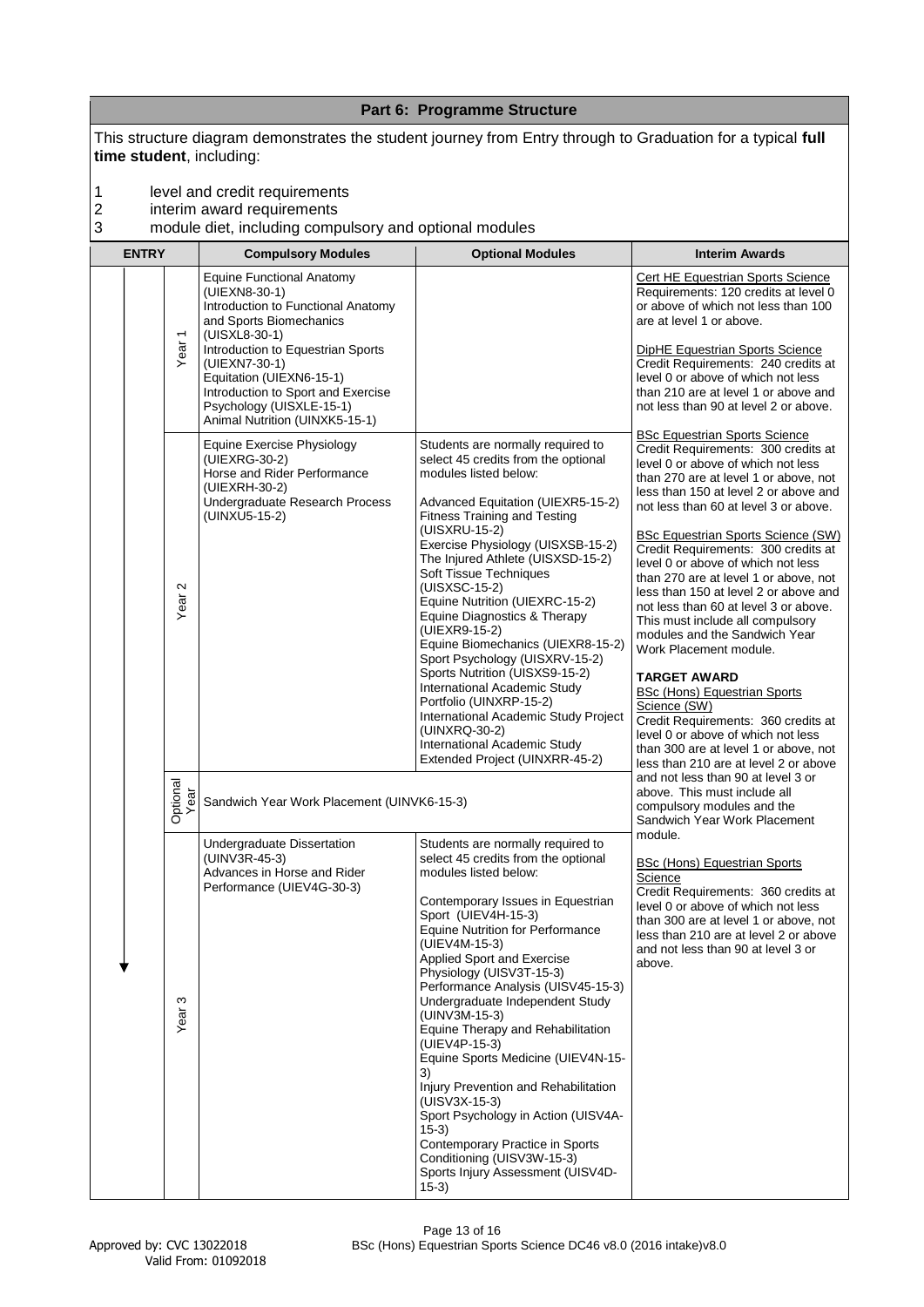# **GRADUATION**

#### **Part Time:**

There are a number of routes that a part time student can take to graduate, this can be done depending on student requirements, hence production of a specific map will depend on an individual student basis.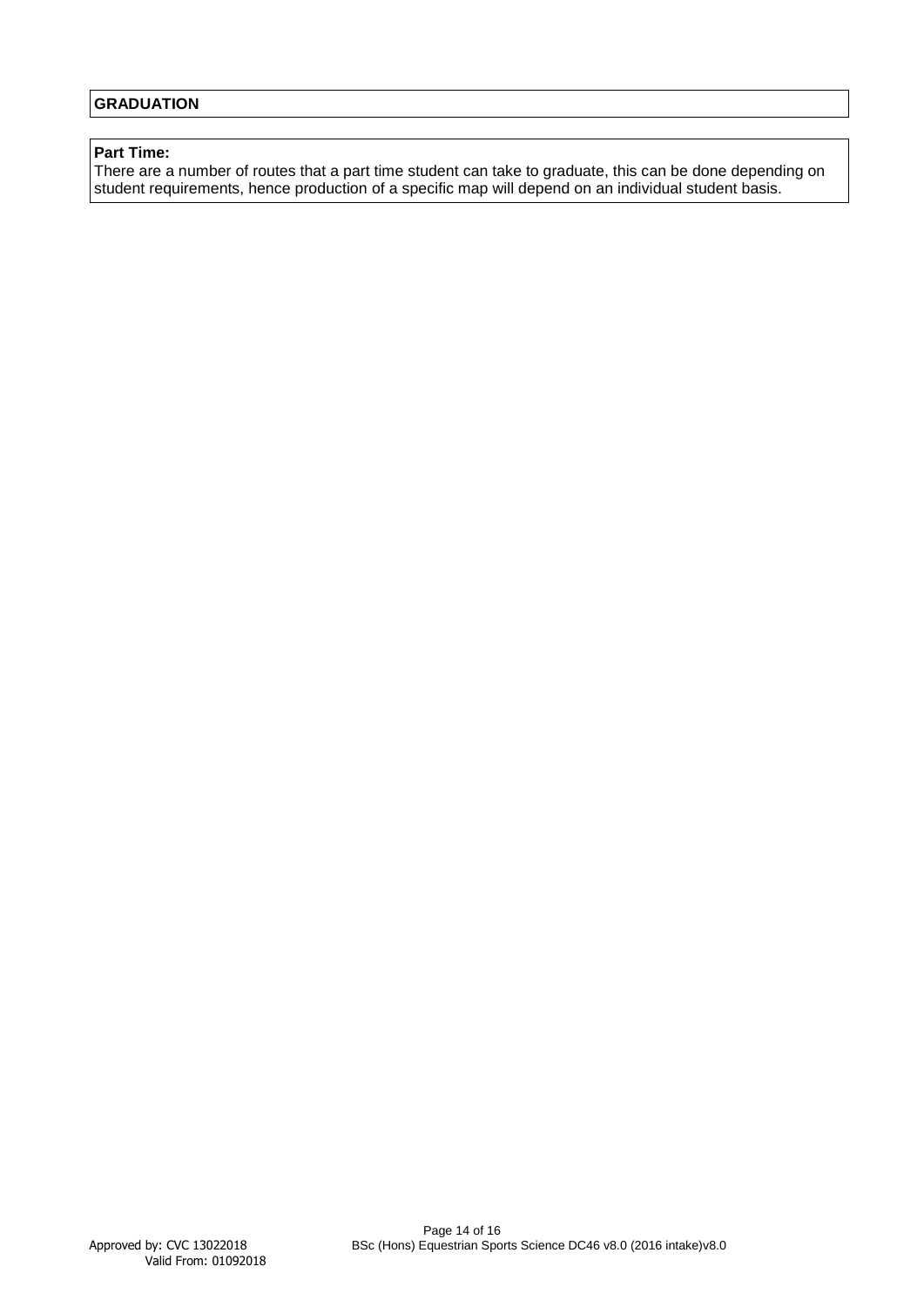# **Part 7: Entry Requirements**

The University's Standard Entry Requirements apply with the following additions/exceptions\*:

Applicants must provide evidence which demonstrates to the University's satisfaction that they can benefit from study at honours degree level and are likely to achieve the required standard. Applicants will have achieved five subjects including English, Mathematics and Science at GCSE grades A-C, or equivalent and current UCAS Tariff Points, or equivalent. Applicants will have achieved tariff points as appropriate for the year of entry, which for the academic year 2013/14 was 280 tariff points.

We also welcome applicants from a diverse range of backgrounds who do not have the entry requirements outlined above. The university will consider applicants on the basis of evidence of personal, professional and educational experience which indicates an applicant's ability to meet the demands of an undergraduate degree programme. Applicants with non-standard entry criteria will be reviewed on an individual basis. This will take the form of an individual interview with members of the programme team and possibly the completion of a set task such as a written assignment.

Applicants whose first language is not English must also gain a minimum IELTS score of 6.0 prior to entry onto the programme.

#### **Part 8: Reference Points and Benchmarks**

#### **QAA Subject Benchmark Statements:**

#### *Agriculture, Forestry, Agricultural Sciences, Food Sciences and Consumer Sciences; Hospitality, Sport, Leisure and Tourism*

Relevant QAA subject Benchmark Statements have informed the characteristics of the subject matter and curriculum development of the programme, the programme learning outcomes and the attributes that a graduate of this programme should be able to demonstrate.

#### *Code of Practice for the Assurance of Academic Quality and Standards in Higher Education: Placement Learning (QAA UK Quality Code)*

Has been used to define the minimum level of achievement that students need to achieve to succeed on this programme and achieve the qualification. It has also been used to inform the academic quality of the programme and enhance the quality of the learning opportunities and the assessment methods used to measure achievement on the programme.

# *The Framework for Higher Education Qualifications in England Wales and Northern Ireland (QAA 2008)*

Has been used to ensure that the programme develops students and ensures they meet level 6 criteria ensuring that students are able to evaluate evidence, arguments and assumptions, to reach sound judgements and communicate them effectively.

# *University Teaching and Learning Policies: University of the West of England Learning and Teaching Strategy (2020)*

Have been used to ensure that the quality of learning, teaching and assessment on this programme adheres to the university's frame work of academic regulations, procedures and working practices that enable the assurance of academic standards. The University's Policy on Word Count has also been used to inform the assessment strategy stated in Part 5 of this document and is detailed on the module descriptors.

# *University of the West of England 2020 Strategy*

Has been used in designing this programme to ensure that the programme is: learning-centred; underpinned by sound health and safety practices and informed by research and professional practice; inclusive, flexible and accessible, exemplified in particular by the part-time and accelerated study routes; and, provides a diverse assessment diet. Furthermore, the programme aims to produce graduates who: know and value themselves as open-minded, reflective and inter-dependent learners, and participants, employees, selfemployed professionals and entrepreneurs in global settings and as global citizens; and, reflect on their own learning and practice, who value others as collaborators in their learning and its exchange.

Assessment within the programme: is an integral part of a dynamic learning and teaching process and not separate from it; plays a key part in the rigorous setting and maintaining of academic standards; provides all students with the entitlement to parity of treatment; makes no distinction between different modes of study;